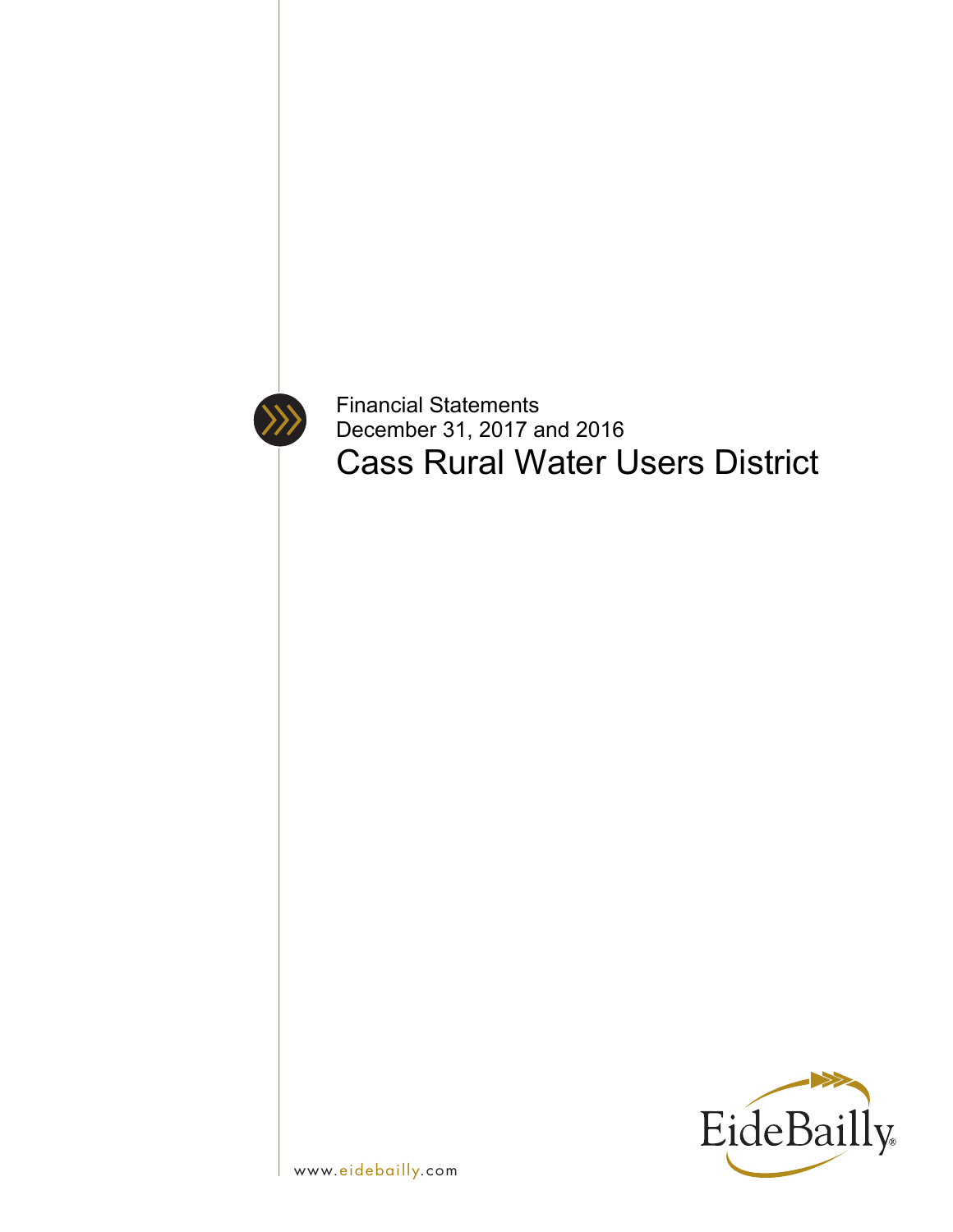| <b>Financial Statements</b>                                                                           |  |
|-------------------------------------------------------------------------------------------------------|--|
|                                                                                                       |  |
|                                                                                                       |  |
|                                                                                                       |  |
|                                                                                                       |  |
|                                                                                                       |  |
|                                                                                                       |  |
| <b>Additional Reports</b>                                                                             |  |
| Independent Auditor's Report on Internal Control over Financial Reporting and on Compliance and Other |  |

| $\mathbf{u}$ , and $\mathbf{u}$ , and $\mathbf{u}$ , and $\mathbf{u}$ , and $\mathbf{u}$ , and $\mathbf{u}$ , and $\mathbf{u}$ , and $\mathbf{u}$ , and $\mathbf{u}$ , and $\mathbf{u}$ , and $\mathbf{u}$ , and $\mathbf{u}$ , and $\mathbf{u}$ , and $\mathbf{u}$ , and $\mathbf{u}$ , |  |  |  |
|------------------------------------------------------------------------------------------------------------------------------------------------------------------------------------------------------------------------------------------------------------------------------------------|--|--|--|
| Matters Based on an Audit of Financial Statements Performed in Accordance with Government                                                                                                                                                                                                |  |  |  |
|                                                                                                                                                                                                                                                                                          |  |  |  |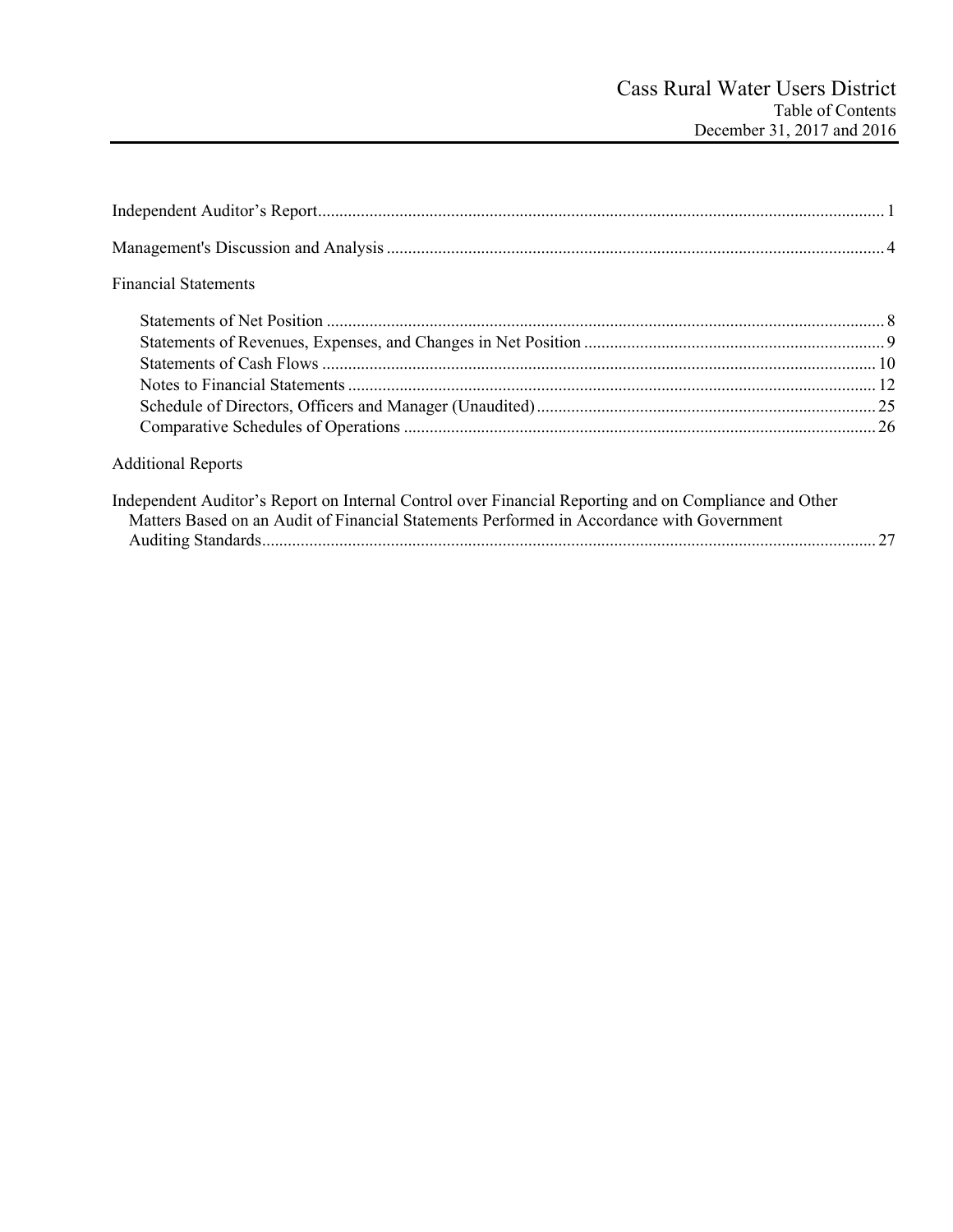

CPAs & BUSINESS ADVISORS

# **Independent Auditor's Report**

The Board of Directors Cass Rural Water Users District Kindred, North Dakota

### **Report on the Financial Statements**

We have audited the accompanying financial statements of Cass Rural Water Users District as of and for the year ended December 31, 2017 and 2016, and the related notes to the financial statements, which collectively comprise the District's basic financial statements as listed in the table of contents.

### **Management's Responsibility for the Financial Statements**

Management is responsible for the preparation and fair presentation of these financial statements in accordance with accounting principles generally accepted in the United States of America; this includes the design, implementation, and maintenance of internal control relevant to the preparation and fair presentation of financial statements that are free from material misstatement, whether due to fraud or error.

#### **Auditor's Responsibility**

Our responsibility is to express an opinion on these financial statements based on our audits. We conducted our audits in accordance with auditing standards generally accepted in the United States of America and the standards applicable to financial audits contained in *Government Auditing Standards*, issued by the Comptroller General of the United States. Those standards require that we plan and perform the audit to obtain reasonable assurance about whether the financial statements are free from material misstatement.

An audit involves performing procedures to obtain audit evidence about the amounts and disclosures in the financial statements. The procedures selected depend on the auditor's judgment, including the assessment of the risks of material misstatement of the financial statements, whether due to fraud or error. In making those risk assessments, the auditor considers internal control relevant to the entity's preparation and fair presentation of the financial statements in order to design audit procedures that are appropriate in the circumstances, but not for the purpose of expressing an opinion on the effectiveness of the entity's internal control. Accordingly, we express no such opinion. An audit also includes evaluating the appropriateness of accounting policies used and the reasonableness of significant accounting estimates made by management, as well as evaluating the overall presentation of the financial statements.

We believe that the audit evidence we have obtained is sufficient and appropriate to provide a basis for our audit opinion.

www. eidebailly .com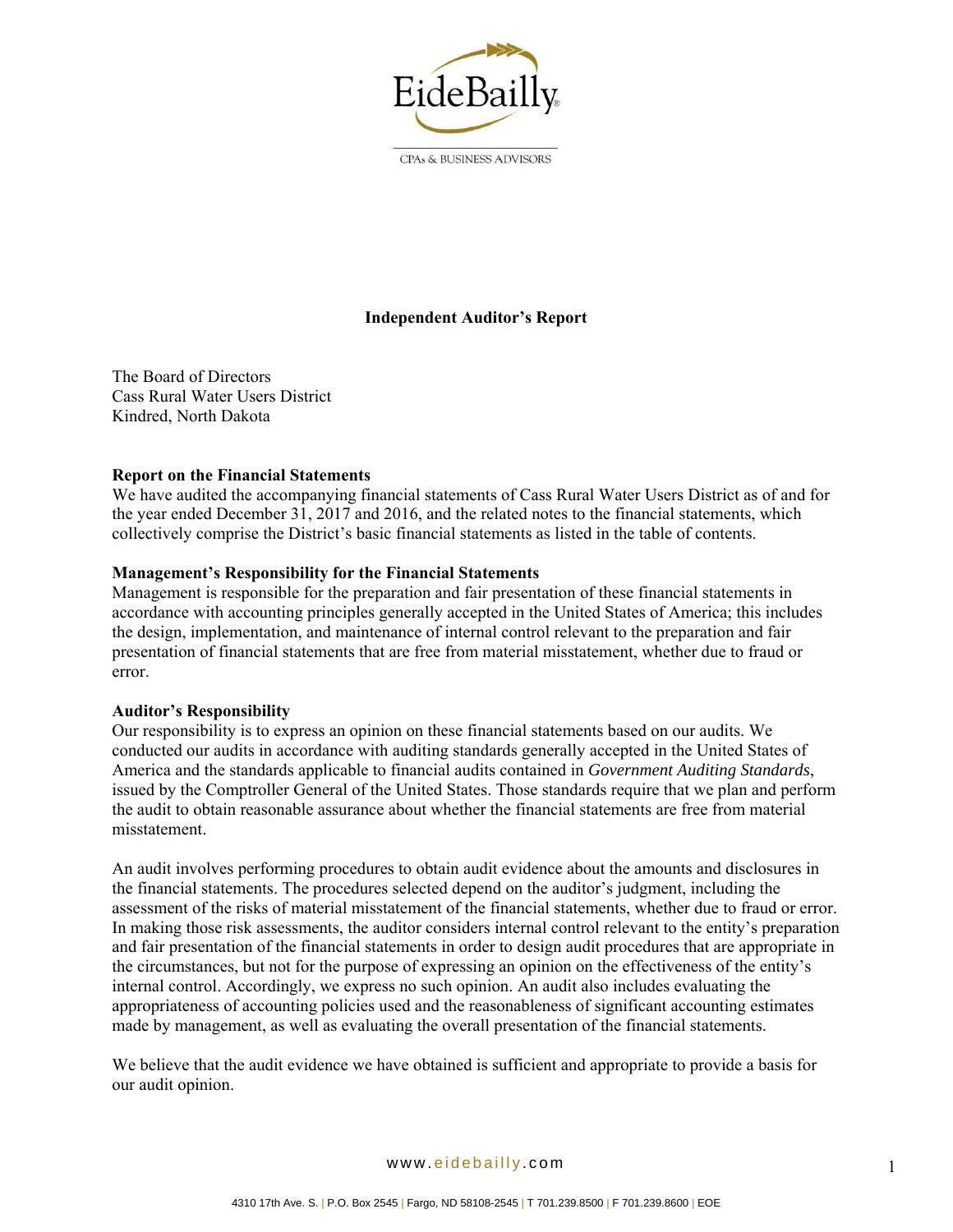## **Opinion**

In our opinion, the financial statements referred to above present fairly, in all material respects, the financial position of Cass Rural Water Users District as of December 31, 2017 and 2016, and the respective changes in financial position and its cash flows thereof for the years then ended in accordance with accounting principles generally accepted in the United States of America.

# **Other Matters**

## *Required Supplementary Information*

Accounting principles generally accepted in the United States of America require that the management's discussion and analysis on pages 4 through 7 be presented to supplement the basic financial statements. Such information, although not a part of the basic financial statements, is required by the Governmental Accounting Standards Boards who considers it to be an essential part of financial reporting for placing the basic financial statements in an appropriate operational, economic, or historical context. We have applied certain limited procedures to the required supplementary information in accordance with auditing standards generally accepted in the United States of America, which consisted of inquiries of management about the methods of preparing the information and comparing the information for consistency with management's responses to our inquiries, the basic financial statements, and other knowledge we obtained during our audit of the basic financial statements. We do not express an opinion or provide any assurance on the information because the limited procedures do not provide us with sufficient evidence to express an opinion or provide any assurance.

### *Other Information*

Our audit was conducted for the purpose of forming opinions on the financial statements that collectively comprise the District's financial statements. The Schedule of Directors, Officers, and Manager and Comparative Schedules of Operations are presented for purposes of additional analysis and are not a required part of the basic financial statements.

The Comparative Schedule of Operations are the responsibility of management and were derived from and relate directly to the underlying accounting and other records used to prepare the basic financial statements. Such information has been subjected to the auditing procedures applied in the audit of the basic financial statements and certain additional procedures, including comparing and reconciling such information directly to the underlying accounting and other records used to prepare the basic financial statements or to the basic financial statements themselves, and other additional procedures in accordance with auditing standards generally accepted in the United States of America. In our opinion, the Comparative Schedule of Operations are fairly stated, in all material respects, in relation to the basic financial statements as a whole.

The Schedule of Directors, Officers, and Manager has not been subjected to the auditing procedures applied in the audit of the basic financial statements and, accordingly, we do not express an opinion or provide any assurance on them.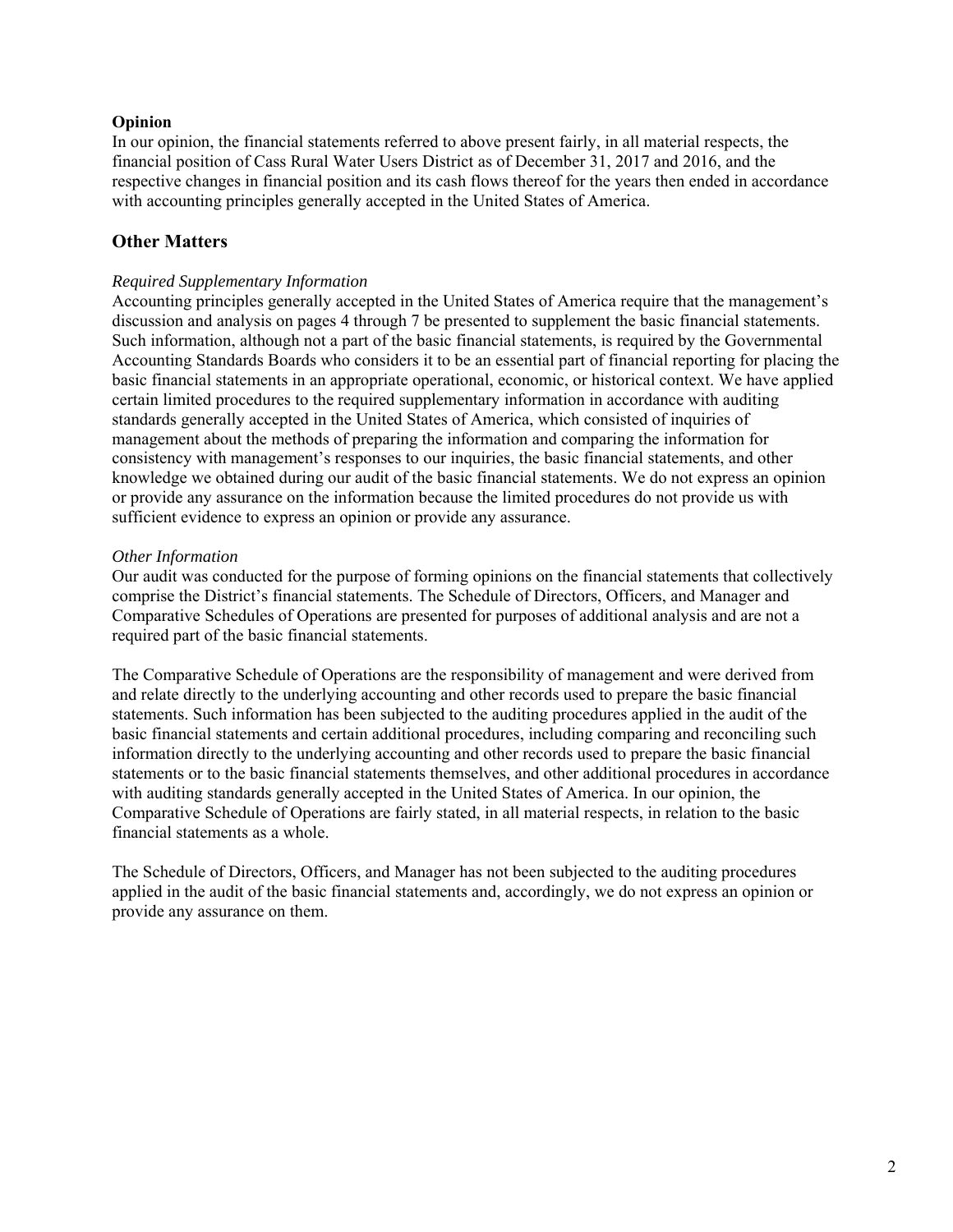#### **Other Reporting Required by** *Government Auditing Standards*

In accordance with *Government Auditing Standards*, we have also issued a report dated March 14, 2018 on our consideration of the District's internal control over financial reporting and on our tests of its compliance with certain provisions of laws, regulations, contracts, grant agreements, and other matters. The purpose of that report is solely to describe the scope of our testing of internal control over financial reporting and compliance and the results of that testing, and not to provide an opinion on the effectiveness of the District's internal control over financial reporting or on compliance. Those reports are an integral part of an audit performed in accordance with *Government Auditing Standards* in considering the District's internal control over financial reporting and compliance.

Jede Sailly LLP

Fargo, North Dakota March 14, 2018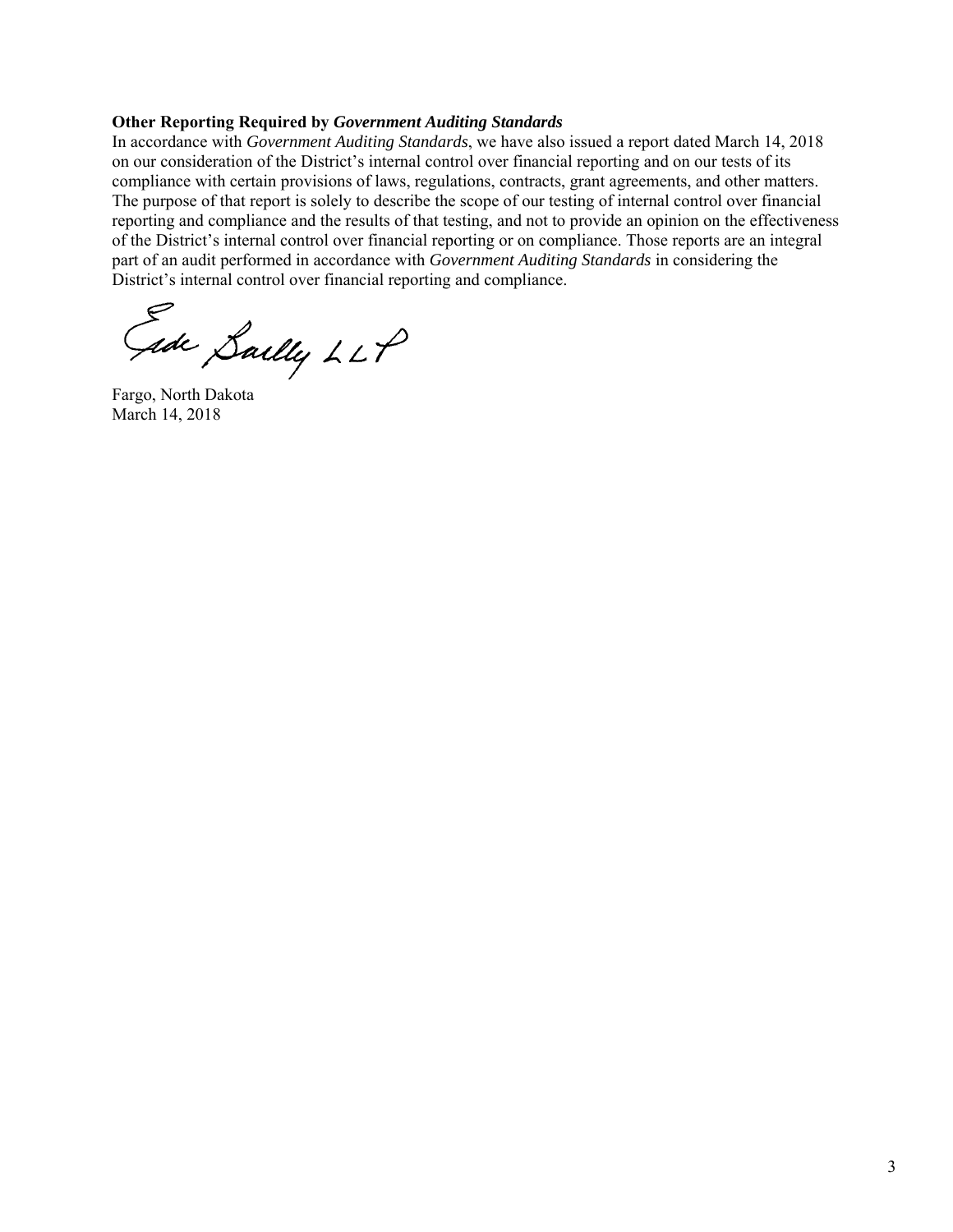This section of the District's financial report presents our analysis of the District's financial performance during the fiscal year ended December 31, 2017. Please read it in conjunction with the financial statements, which follow this section.

The information in this MDA is presented under the following headings:

- Financial Highlights
- Organization and Business
- Statement of Net Position Overview
- Capital Assets and Debt Administration
- Statement of Revenues, Expenses and Change in Net Position Overview
- Request for Information

### **Financial Highlights**

- Assets Increased approximately \$3.2 million due primarily to new pipelines added during 2017.
- Operating expenses Increased approximately 11.2% due increases in purchased water expenses, as well as water treatment and testing expenses.

### **Organization and Business**

Cass Rural Water Users District provides water service to approximately 5,300 rural residences and 14 communities in Cass County and parts of Trail, Barnes, Ransom and Richland counties serving a total estimated population of 19,500 in a 2,000 square mile service area. The District is a political subdivision of the State of North Dakota pursuant to Chapter 61-35 of the North Dakota Century Code. The District recovers cost of service through user fees.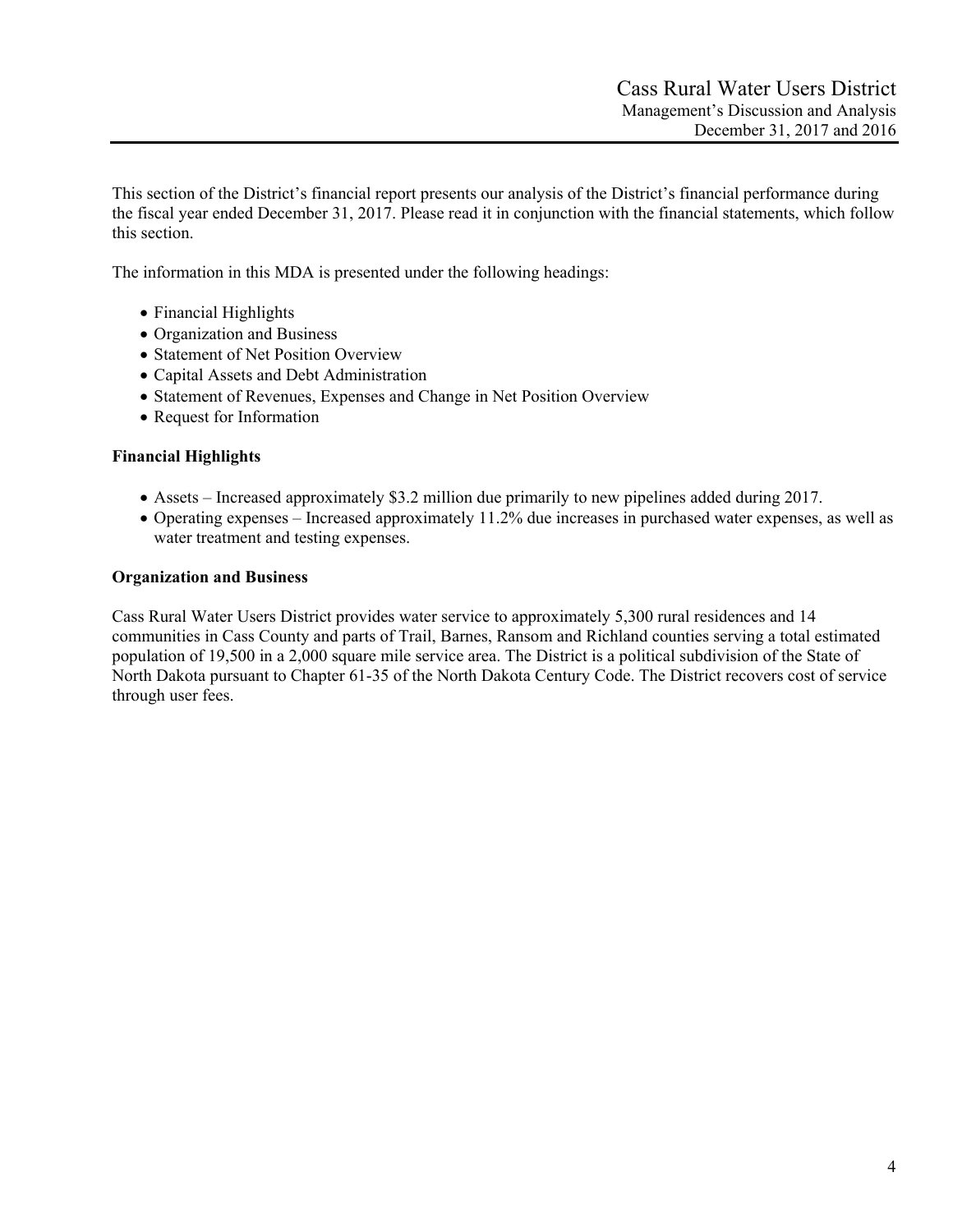#### **Statement of Net Position Overview**

|                                                 | 2017             | 2016             | 2015             |
|-------------------------------------------------|------------------|------------------|------------------|
| Assets                                          |                  |                  |                  |
| Capital assets                                  | \$<br>45,752,821 | S.<br>44,265,314 | 34,886,212<br>\$ |
| Other property and investments                  | 18,527,981       | 17,873,410       | 15,603,233       |
| Current assets                                  | 7,623,393        | 6,479,444        | 5,358,195        |
| Total assets                                    | 71,904,195       | 68,618,168       | 55,847,640       |
| Liabilities                                     |                  |                  |                  |
| Long-term debt, less current maturities         | 26,836,830       | 27, 251, 224     | 22,189,424       |
| Other liabilities                               | 2,520,421        | 2,404,073        | 2,706,052        |
| Total liabilities                               | 29,357,251       | 29,655,297       | 24,895,476       |
| Net Position                                    |                  |                  |                  |
| Invested in capital assets, net of related debt | 16,787,550       | 14,979,964       | 10,435,027       |
| Restricted for debt service                     | 10,482,388       | 9,214,242        | 5,918,211        |
| Unrestricted                                    | 15,277,006       | 14,768,665       | 14,598,926       |
| Total net position                              | 42,546,944       | 38,962,871<br>S  | 30,952,164       |

The total assets of the District increased by 4.6%, from \$69 million to \$72 million. The approximate increase in total assets is broken down as follows:

| Water Plant in service         | \$1,488,000 |
|--------------------------------|-------------|
| Current Assets                 | 1,144,000   |
| Other Property and Investments | 655,000     |

Current assets increased by approximately \$1.1 million. This was a result of increase in cash and cash equivalents.

The net position of the District increased by approximately \$3.5 million.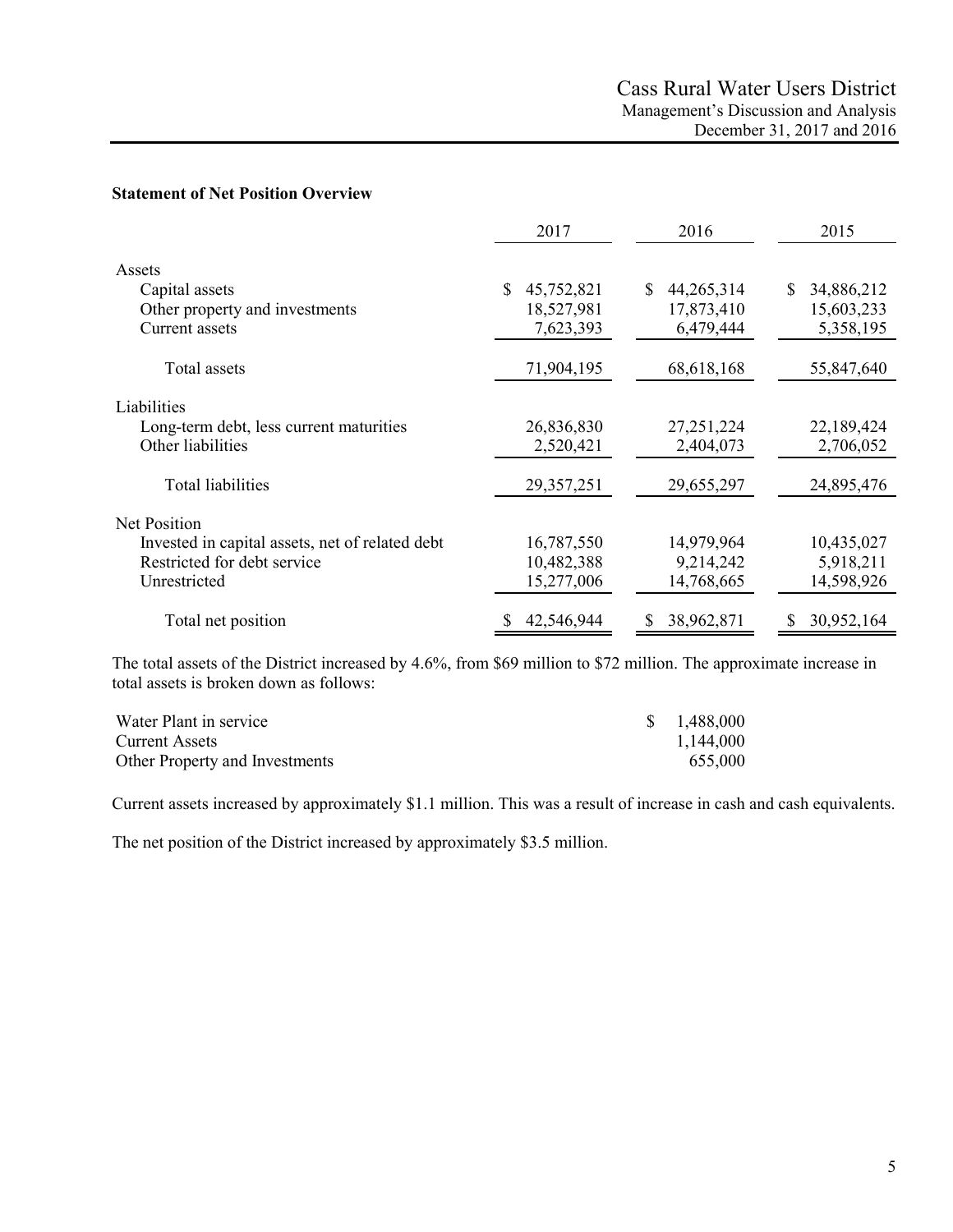### **Capital Assets and Debt Administration**

At the end of 2017, the District had approximately \$45.8 million (net of accumulated depreciation) in a broad range of utility capital assets and other property. The investment in capital and other property assets includes land, buildings, improvements, water treatment plants, water transmission and distribution mains, water storage facilities, pump stations, machinery, equipment and certain intangible assets. The District's net revenue, long term debt and contributions from customers are used to finance these capital investments. More detailed information concerning the additions and retirements appears later in this document in Note 5 of the financial statements.

As of December 31, 2017 the District had total long term debt including current maturities outstanding of approximately \$29 million. The District invests funds in certificates of deposit and other similar investments in such a manner so that as these investments mature funds are available to make the necessary payments. As of December 31, 2017 the District had funds on hand to make all debt payments through the year 2018. The details of the various debt instruments are presented in more detail in Note 6 of the financial statements.

|                                             | 2017            | 2016            | 2015            |
|---------------------------------------------|-----------------|-----------------|-----------------|
| <b>Total Revenues</b>                       | \$<br>8,273,975 | 9,986,257<br>\$ | 7,070,533<br>\$ |
| <b>Total Expenses</b>                       | 6,589,651       | 5,790,233       | 5,504,388       |
| Income                                      | 1,684,324       | 4,196,024       | 1,566,145       |
| Capital Contributions<br>Special assessment | 1,899,749       | 3,814,683       | 2,213,623       |
| Change in Net Position                      | 3,584,073       | 8,010,707       | 3,779,768       |
| Net Position, Beginning of Year             | 38,962,871      | 30,952,164      | 27,172,396      |
| Net Position, End of Year                   | 42,546,944      | 38,962,871<br>S | 30,952,164      |

#### **Statement of Revenues, Expenses and Change in Net Position Overview**

Overall operating revenues increased by 14.5% or approximately \$900,000. Metered sales increased by approximately \$893,000 due to increased services. Overall operating expenses increased by 11.2% or approximately \$560,000. Purchased water expenses increased by approximately \$89,000 due to increased water demand. Special assessment capital contributions decreased by approximately \$1,915,000 due to less specials assessed during 2017.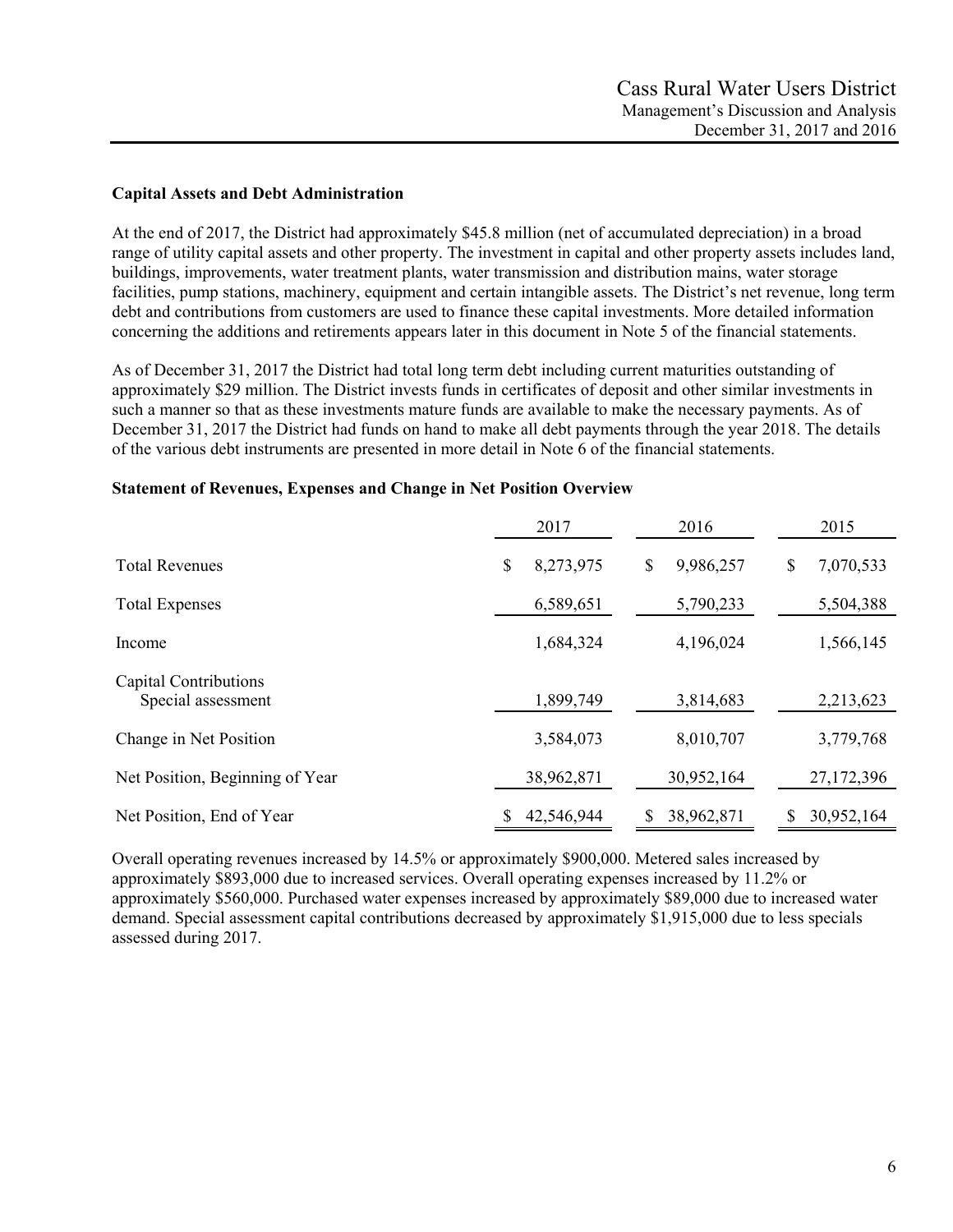### **Factors Bearing on the District's Future**

There are a number of factors or issues that have a bearing on the future of Cass Rural Water District that can be broken down as follows:

- Water Supply Cass Rural Water District is dependent on ground water as its primary source of water. One of the three aquifers the District utilizes has a finite life of perhaps another 25 to 30 years. As a result the District has been very active with the Lake Agassiz Water Authority to develop a more dependable source of water.
- Territorial Integrity Due to the rapid growth of the urban areas around Fargo and West Fargo both cities have extended their boundaries into areas that overlap the District's boundary. To date the District has been able to negotiate reasonable arrangements with both cities to address these territorial issues. The District will continue to foster good working relationships with Fargo and West Fargo as well as making an effort to keep abreast of any legal developments in this area of federal law.
- Federal Regulation Each year the Environmental Protection Agency issues new rules for the regulations of public drinking water systems. With each new regulation comes increased cost and additional record keeping requirements. The District is committed to meeting all applicable drinking water standards while keeping costs as reasonable as possible.

## **Request for Information**

This financial report is designed to provide ratepayers and creditors with a general overview of the District's finances and demonstrate the District's accountability for monies it receives. If you have any questions about this report or need additional information, please contact: the General Manger, Cass Rural Water District, P.O. Box 98, Kindred, North Dakota 58051.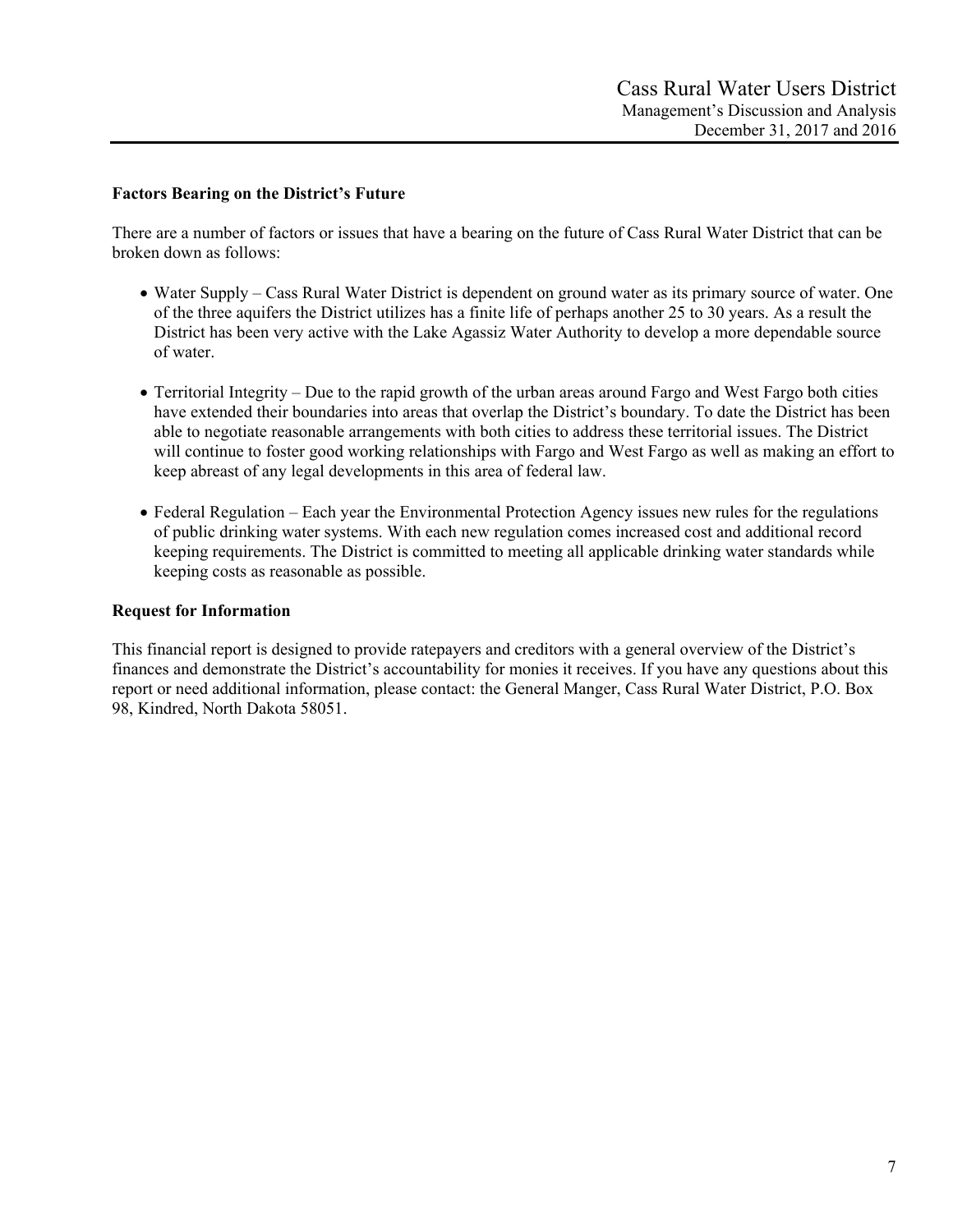# Cass Rural Water Users District Statements of Net Position December 31, 2017 and 2016

|                                                        | 2017             | 2016             |
|--------------------------------------------------------|------------------|------------------|
| Assets                                                 |                  |                  |
|                                                        |                  |                  |
| Water Plant<br>In service                              | 57,482,600<br>S. | 48,157,392       |
| Construction in progress                               | 137,235          | 6,870,156        |
| Total water plant                                      | 57,619,835       | 55,027,548       |
| Less accumulated depreciation                          | 11,867,014       | 10,762,234       |
| Water plant - net                                      | 45,752,821       | 44,265,314       |
| Other Property and Investments                         |                  |                  |
| Intangible assets, net of accumulated amortization     | 6,254,031        | 6,775,200        |
| Special assessment receivable, net of current portion  | 9,761,328        | 8,607,099        |
| Patronage capital credits from nonassociated companies | 235,672          | 233,961          |
| Special funds                                          | 2,276,950        | 2,257,150        |
| Total other property and investments                   | 18,527,981       | 17,873,410       |
| <b>Current Assets</b>                                  |                  |                  |
| Cash and cash equivalents                              | 4,216,699        | 4,534,785        |
| Cash and cash equivalents - restricted                 | 230,453          | 31,125           |
| Temporary investments                                  | 1,507,573        | 464,209          |
| Accounts receivable                                    | 780,397          | 675,034          |
| Delinquent special assessment receivables              | 143,461          | 131,658          |
| Special assessment receivable, current portion         | 721,060          | 607,143          |
| Prepaid items                                          | 17,249           | 29,022           |
| Interest receivable                                    | 6,501            | 6,468            |
| Total current assets                                   | 7,623,393        | 6,479,444        |
| Total assets                                           | 71,904,195       | 68,618,168<br>\$ |
| Net Position and Liabilities                           |                  |                  |
| <b>Net Position</b>                                    |                  |                  |
| Net investment in capital assets                       | 16,787,550<br>S  | 14,979,964<br>S  |
| Restricted for debt service                            | 10,482,388       | 9,214,242        |
| Unrestricted                                           | 15,277,006       | 14,768,665       |
| Total net position                                     | 42,546,944       | 38,962,871       |
| Long - Term Debt,                                      |                  |                  |
| <b>Less Current Maturities</b>                         | 26,836,830       | 27, 251, 224     |
| <b>Current Liabilities</b>                             |                  |                  |
| Current maturities of long-term debt                   | 2,128,441        | 2,034,126        |
| Accounts payable                                       | 135,741          | 110,682          |
| Accrued vacation                                       | 38,976           | 44,810           |
| Accrued interest                                       | 217,263          | 214,455          |
| Total current liabilities                              | 2,520,421        | 2,404,073        |
| Total net position and liabilities                     | 71,904,195       | 68,618,168<br>\$ |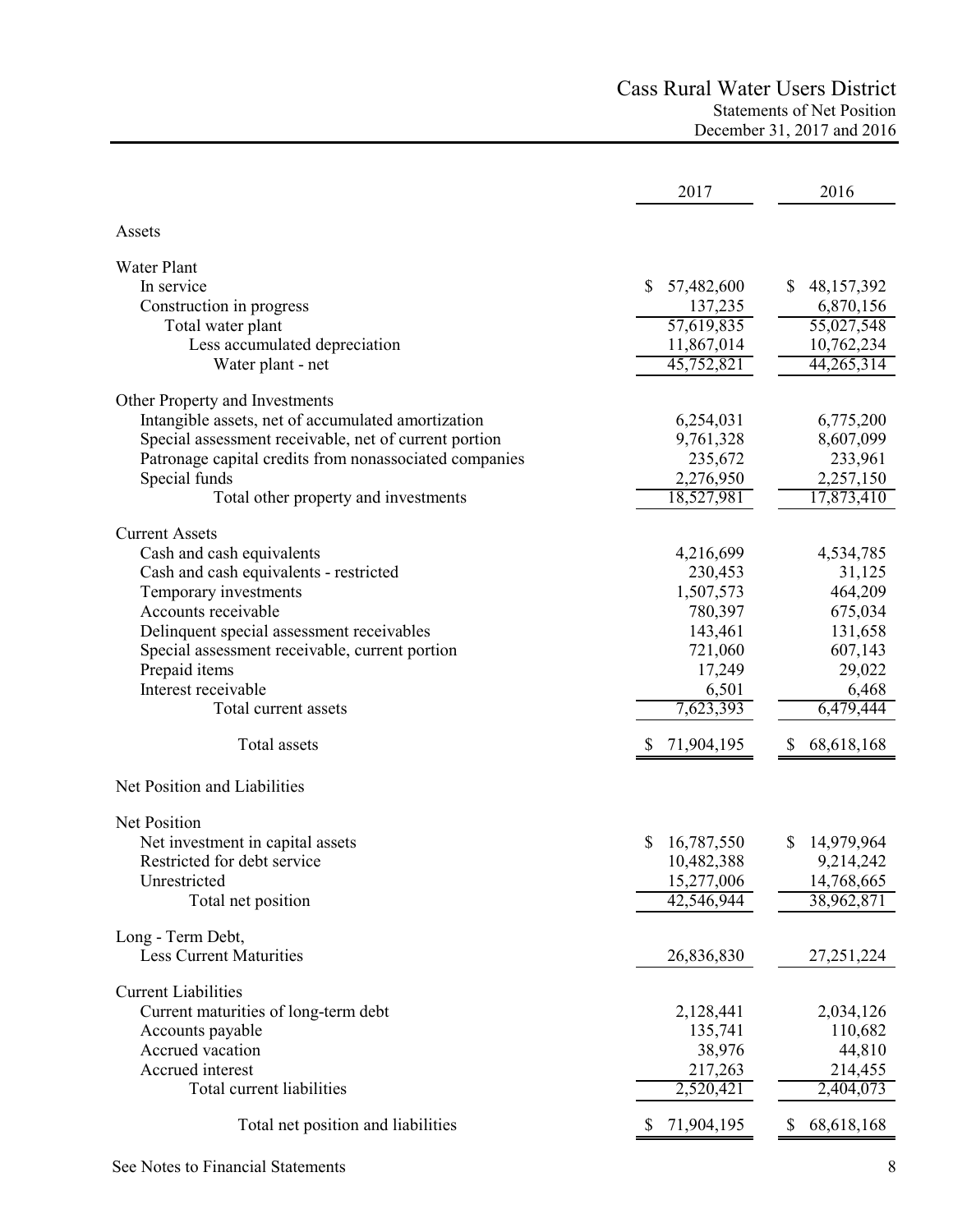# Cass Rural Water Users District Statements of Revenues, Expenses, and Changes in Net Position Years Ended December 31, 2017 and 2016

|                                             | 2017            | 2016            |
|---------------------------------------------|-----------------|-----------------|
| <b>Operating Revenues</b>                   |                 |                 |
| Metered sales to customers                  | \$<br>7,112,840 | 6,219,423<br>\$ |
| Miscellaneous                               | 67,993          | 61,177          |
| Total operating revenues                    | 7,180,833       | 6,280,600       |
| <b>Operating Expenses</b>                   |                 |                 |
| Pumping                                     | 235,828         | 213,624         |
| Water treatment and testing                 | 128,108         | 122,039         |
| Transmission and distribution               | 546,231         | 553,593         |
| Administrative and general                  | 1,046,324       | 998,350         |
| Purchased water                             | 1,822,720       | 1,733,236       |
| Depreciation                                | 1,180,404       | 784,707         |
| Amortization                                | 521,169         | 521,169         |
| Taxes                                       | 68,690          | 65,081          |
| Total operating expenses                    | 5,549,474       | 4,991,799       |
| Operating Income                            | 1,631,359       | 1,288,801       |
| Nonoperating Revenues (Expenses)            |                 |                 |
| Interest on special assessments             | 354,737         | 180,024         |
| Investment income                           | 38,482          | 26,452          |
| Franchise fee payment                       | 36,960          | 55,440          |
| Grant revenue                               | 185,851         | 3,311,307       |
| Membership revenue                          | 38,650          | 70,776          |
| Bond issuance costs                         | (22,950)        | (53, 438)       |
| Construction revenues                       | 402,310         | 168,937         |
| Construction expenses                       | (116, 523)      | (78, 513)       |
| Miscellaneous revenue                       | 36,152          | 24,672          |
| Interest expense                            | (900, 704)      | (798, 434)      |
| Total nonoperating revenues (expenses), net | 52,965          | 2,907,223       |
| Income Before Capital Contributions         | 1,684,324       | 4,196,024       |
| Capital Contributions                       |                 |                 |
| Special assessments                         | 1,899,749       | 3,814,683       |
| Change in Net Position                      | 3,584,073       | 8,010,707       |
| Net Position, Beginning of Year             | 38,962,871      | 30,952,164      |
| Net Position, End of Year                   | 42,546,944      | 38,962,871      |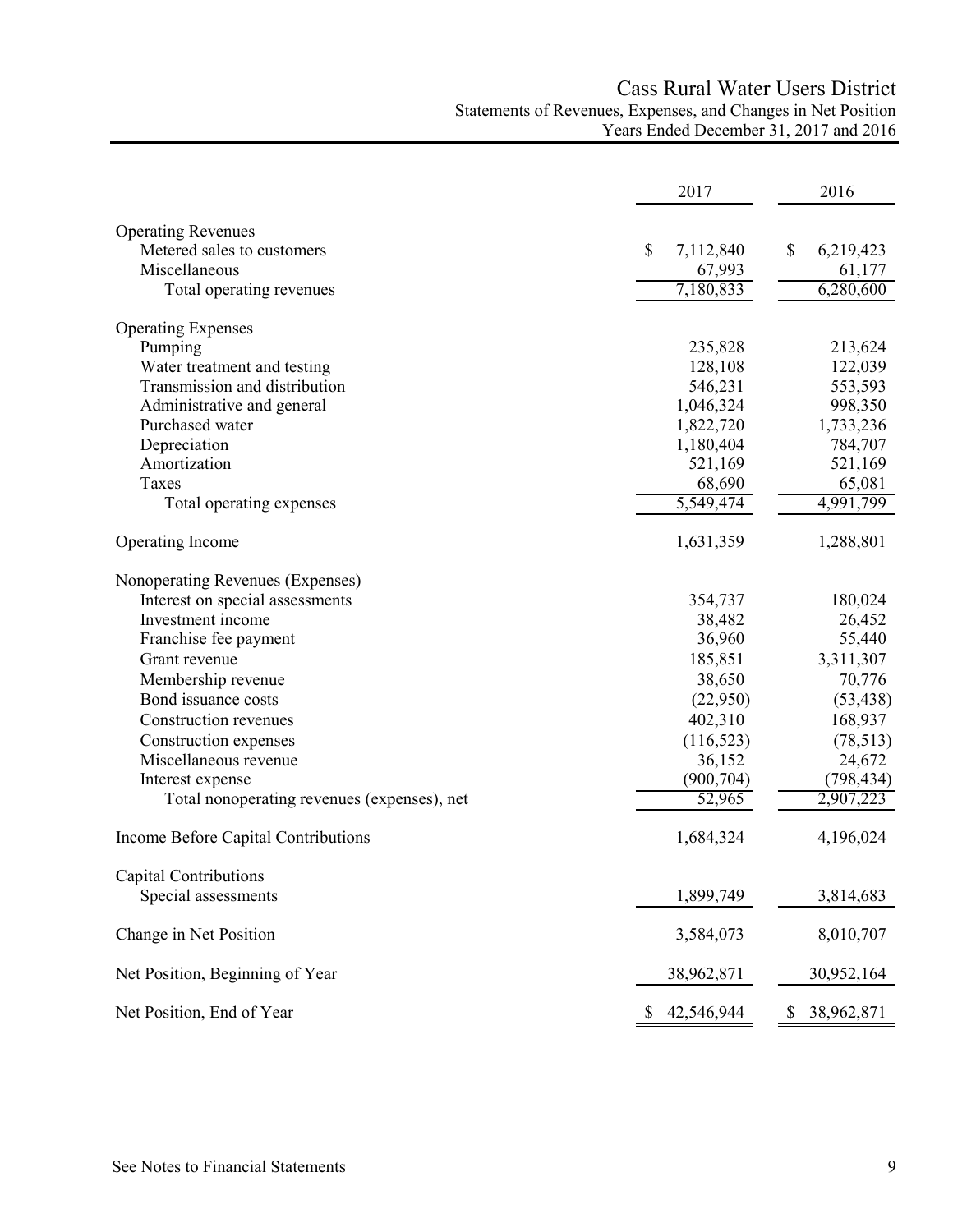# Cass Rural Water Users District Statements of Cash Flows Years Ended December 31, 2017 and 2016

|                                                                                                                                                                                                                                                                                                                               | 2017                                                                                                 | 2016                                                                                                          |
|-------------------------------------------------------------------------------------------------------------------------------------------------------------------------------------------------------------------------------------------------------------------------------------------------------------------------------|------------------------------------------------------------------------------------------------------|---------------------------------------------------------------------------------------------------------------|
| <b>Operating Activities</b><br>Operating cash receipts from customers<br>Cash payments to suppliers for goods and services<br>Cash payments to employees for services<br>Miscellaneous payments                                                                                                                               | $\mathcal{S}$<br>8,975,219<br>(873, 335)<br>(1,052,158)<br>(1,891,410)                               | \$<br>9,870,134<br>(944, 685)<br>(992, 262)<br>(1,798,317)                                                    |
| Net Cash from Operating Activities                                                                                                                                                                                                                                                                                            | 5,158,316                                                                                            | 6,134,870                                                                                                     |
| <b>Investing Activities</b><br>Purchase of investments<br>Sale of investments<br>Interest received                                                                                                                                                                                                                            | (1,063,164)<br>38,449                                                                                | 441,406<br>26,452                                                                                             |
| Net Cash from (used for) Investing Activities                                                                                                                                                                                                                                                                                 | (1,024,715)                                                                                          | 467,858                                                                                                       |
| Capital and Related Financing Activities<br>Interest payments on debt<br>Proceeds from long-term borrowings<br>Net additions to special assessments<br>Payment of bond issuance costs<br>Proceeds from construction revenue, net<br>Additions to plant<br>Proceeds from grant revenue<br>Principal payments on long-term debt | (897, 896)<br>1,705,514<br>(889,060)<br>(22,950)<br>285,787<br>(2,669,622)<br>185,851<br>(2,025,593) | (806, 579)<br>6,365,173<br>(3,185,555)<br>(53, 438)<br>90,424<br>(10, 183, 219)<br>3,311,307<br>(1, 531, 007) |
| Net Cash used for Capital and Related Financing Activities                                                                                                                                                                                                                                                                    | (4,327,969)                                                                                          | (5,992,894)                                                                                                   |
| Noncapital Financing Activities<br>Franchise fee payment<br>Membership revenue                                                                                                                                                                                                                                                | 36,960<br>38,650                                                                                     | 55,440<br>70,776                                                                                              |
| Net Cash from Noncapital Financing Activities                                                                                                                                                                                                                                                                                 | 75,610                                                                                               | 126,216                                                                                                       |
| Net Change in Cash and Cash Equivalents                                                                                                                                                                                                                                                                                       | (118,758)                                                                                            | 736,050                                                                                                       |
| Cash and Cash Equivalents, Beginning of Year                                                                                                                                                                                                                                                                                  | 4,565,910                                                                                            | 3,829,860                                                                                                     |
| Cash and Cash Equivalents, End of Year                                                                                                                                                                                                                                                                                        | \$<br>4,447,152                                                                                      | \$<br>4,565,910                                                                                               |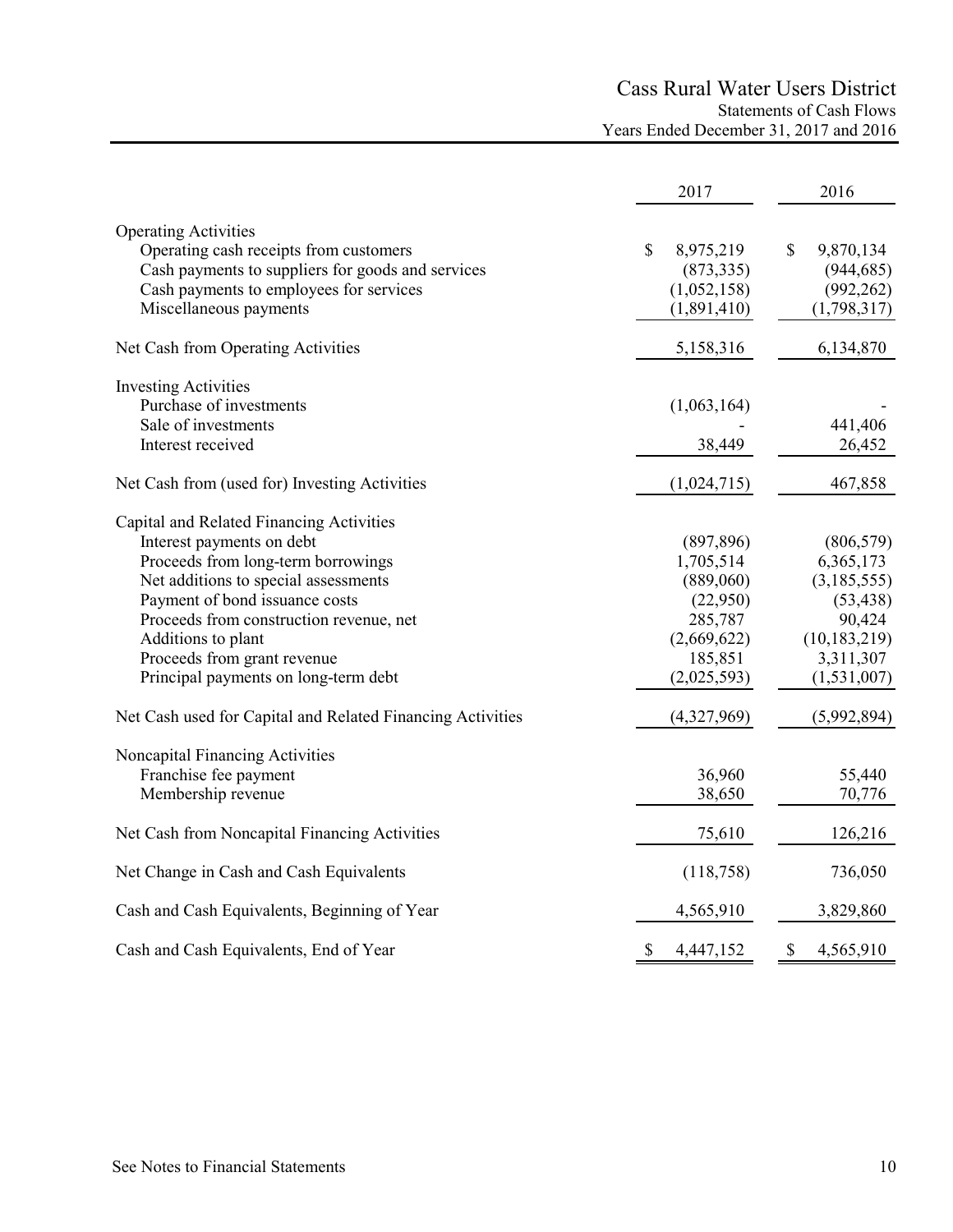# Cass Rural Water Users District Statements of Cash Flows Years Ended December 31, 2017 and 2016

|                                                       | 2017            | 2016            |
|-------------------------------------------------------|-----------------|-----------------|
| <b>Operating Activity Reconciliation</b>              |                 |                 |
| Operating income                                      | \$<br>1,631,359 | \$<br>1,288,801 |
| Adjustments to reconcile operating income             |                 |                 |
| to net cash from operating activities                 |                 |                 |
| Depreciation expense                                  | 1,180,404       | 784,707         |
| Amortization of intangible assets                     | 521,169         | 521,169         |
| Changes in assets and liabilities                     |                 |                 |
| Accounts receivable                                   | 1,794,386       | 3,589,534       |
| Inventory                                             |                 | 3,422           |
| Prepayments                                           | 11,773          | 13,436          |
| Accounts payable                                      | 25,059          | (72, 287)       |
| Accrued vacation                                      | (5,834)         | 6,088           |
| Net Cash from Operating Activities                    | 5,158,316       | 6,134,870       |
|                                                       |                 |                 |
| Noncash Investing Activities                          |                 |                 |
| Capital contribution recognized by special assessment | 1,899,749       | 3,814,683       |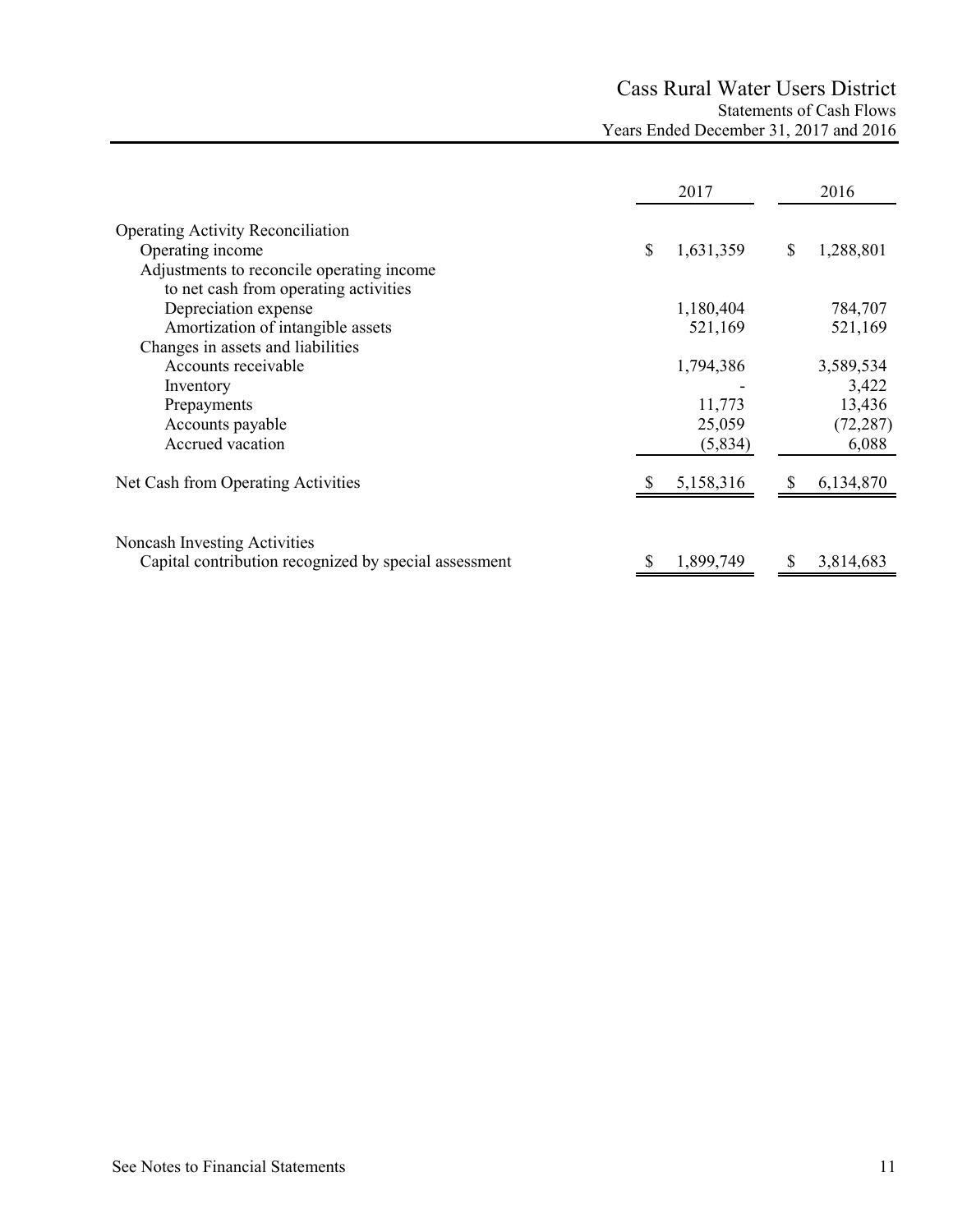# **Note 1 - Organization and Nature of Operations**

The District was organized and formally incorporated as of November 6, 1973, for the express purpose of providing water service in the state of North Dakota for the use and benefit of its members on a cooperative basis. Effective September 1, 2002, the organization reorganized as a water district under the authority of the North Dakota Century Code Chapter 61-35.

# **Note 2 - Summary of Significant Accounting Policies**

#### **General**

The public utility activities of Cass Rural Water Users District (District) are non-regulated as such. However, the District follows the National Association of Regulatory Utility Commissioners' Uniform System of Accounts prescribed for Class A and B Water Utilities.

### **Reporting entity**

For financial reporting purposes, a reporting entity's financial statements should include all component units over which another component unit (oversight unit) exercises financial accountability. Financial accountability includes such aspects as appointment of governing body members, designation of management, the ability to significantly influence operations and accountability for fiscal matters.

Based upon the above criteria, there are no component units to be included within Cass Rural Water Users District as a reporting entity.

#### **Basis of Accounting**

With respect to proprietary activities Cass Rural Water Users District has adopted GASB statement No. 62 "Codification of Accounting and Financial Reporting Guidance Contained in Pre-November 30, 1989 FASB and AICPA Pronouncements."

#### **Receivable and Credit Policy**

Trade receivables are uncollateralized customer obligations due under normal trade terms requiring payment within 30 days from the invoice date. Customers are charged a one-time 10% charge for late payments. The receivables are non-interest bearing. Payments on trade receivables are applied to the latest unpaid invoices. The carrying amount of trade receivables is reduced by a valuation allowance that reflects management's best estimate of the amounts that will not be collected.

#### **Cash and Cash Equivalents**

The District's cash and cash equivalents consist of all cash sources and certificates of deposit that have an original maturity of three months or less.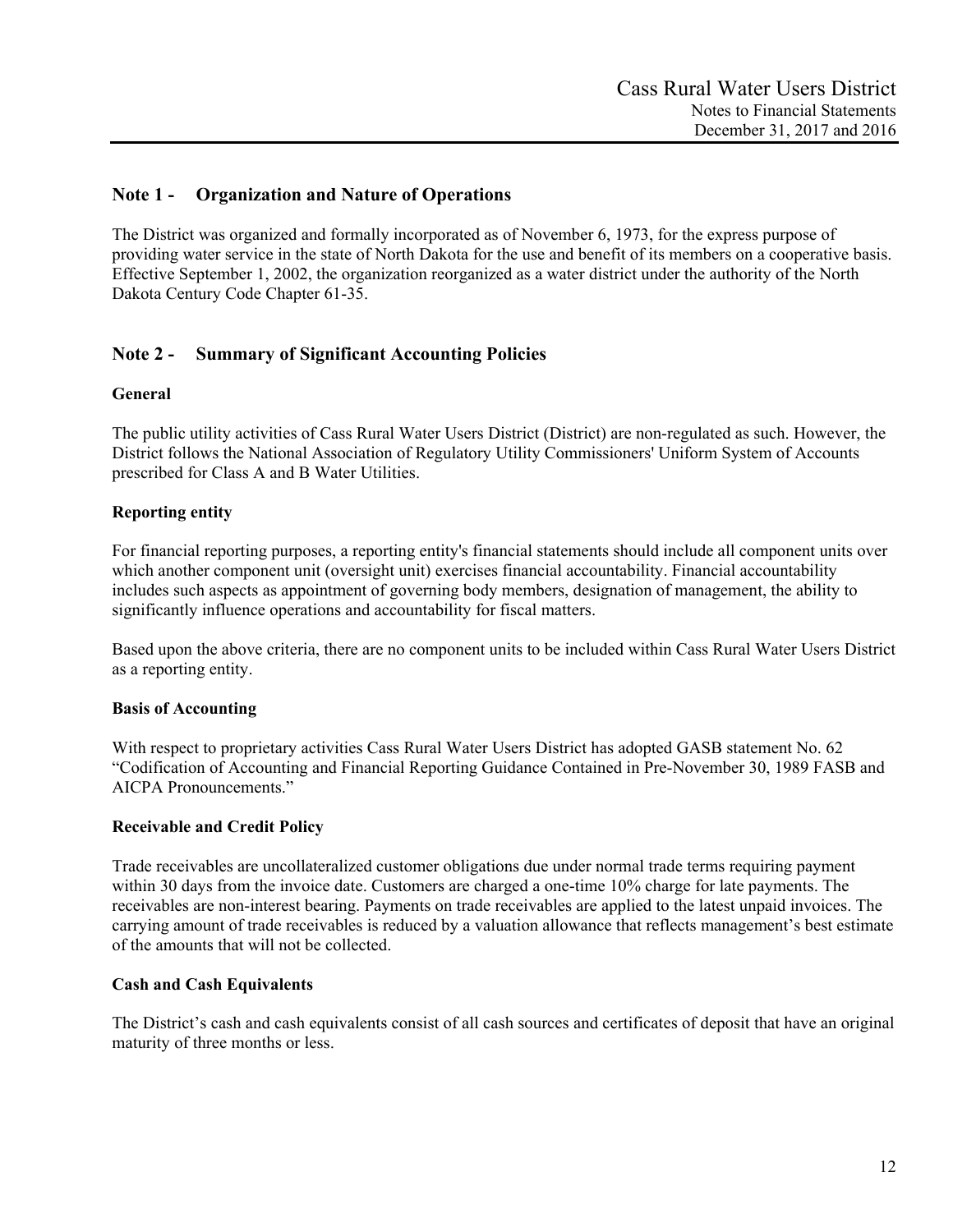# **Prepaid Items**

Certain payments to vendors reflect costs applicable to future accounting periods and are recorded as prepaid items. Prepaid items are reported using the consumption method and recorded as an expense at the time of consumption.

# **Temporary Investments**

Investments in asset backed securities are reported at fair value. Fair value is determined based on quoted market prices if available or estimated fair value using quoted market prices for similar securities. Interest, dividends, gains and losses, both realized and unrealized, on investments in debt and equity securities are included in other income (deductions).

# **Special Funds**

Several of the District's loan agreements require funds to be set aside in a reserve account. These amounts are reported as "special funds" on the Statement of Net Position. At December 31, 2017 and 2016, the District has complied with the reserve account requirements of the loan agreements.

# **Restricted Cash**

Several of the District's loan agreements require restricted deposits set aside for use in the related capital project. The District also has deposits from rental customers included in restricted cash.

### **Plant Additions and Retirements**

Utility plant is stated at cost. The cost of additions to utility plant includes contracted work, direct labor and materials, and allocable overheads. When units of property are retired, sold or otherwise disposed of in the ordinary course of business, their average book cost, less net salvage, is charged to accumulated provision for depreciation. Repairs and the replacement and renewal of items determined to be less than units of property are charged to maintenance expense. Capital assets are defined by the District as assets with an initial, individual cost equal to or greater than \$500, except for plant which is capitalized in their entirety.

### **Depreciation**

Depreciation is computed on the straight-line method based upon estimated useful lives of the various classes of property. Such provision, as a percentage of the average balance of depreciable property in service, was 2.27% and 1.74% in 2017 and 2016.

### **Intangible Assets**

Intangible assets are stated at amortized cost. The intangible assets are the right to supply treated wastewater and treat the wastewater return flow for a period of years to come. They are being amortized on a straight line basis over the life of the agreement, which is over 20 years. The project was completed at the end of 2009. The amortization expense recorded in 2017 and 2016 was \$521,169.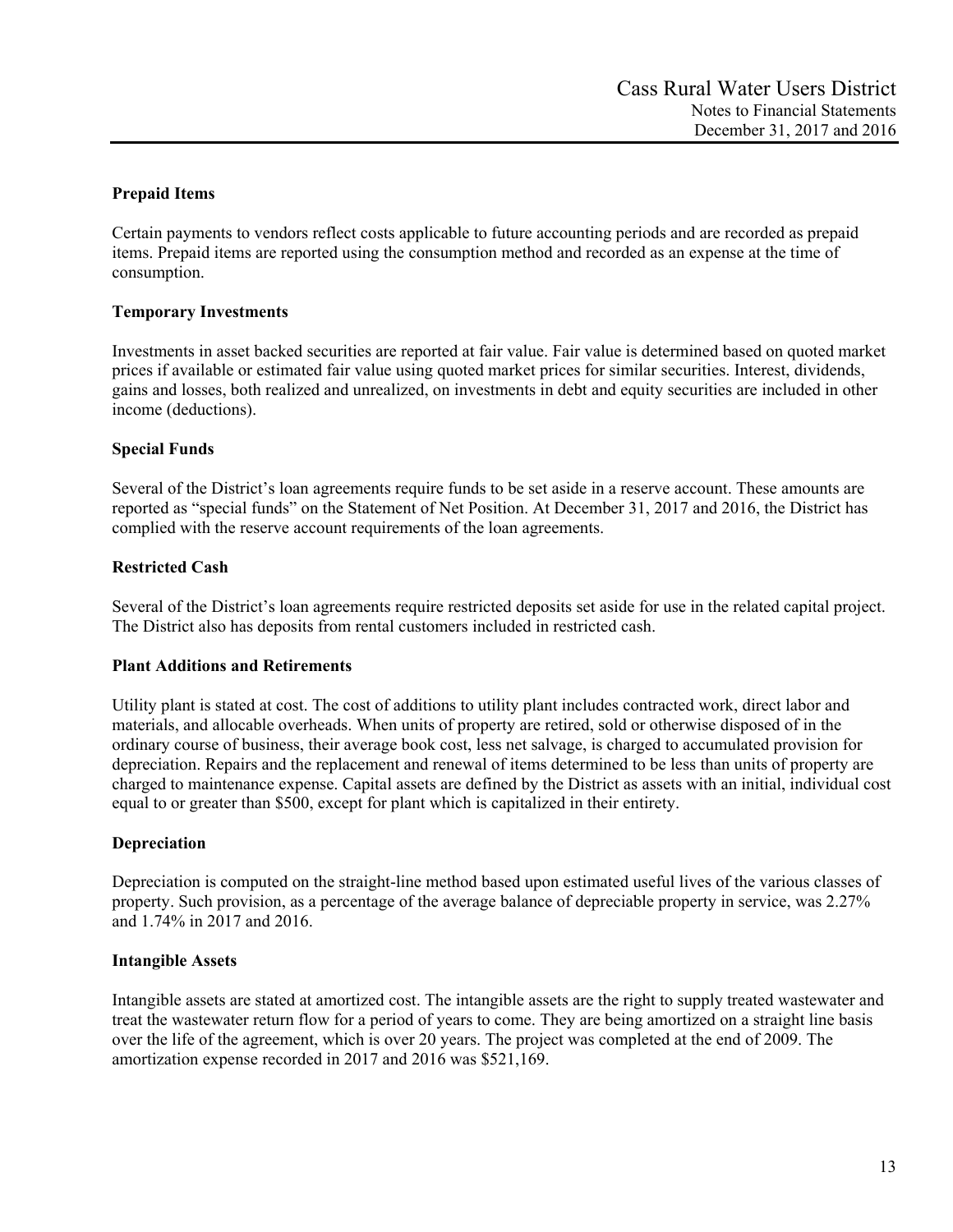## **Operating and Nonoperating Revenues and Expenditures**

The District reports operating revenues and expenses separately from nonoperating items. Operating revenues and expenses generally result from producing and delivering goods in connection with the District's principal ongoing operations. The principal operating revenues of the District are charges to customers for sale of water. Operating expenses for the District include the costs of sales, administrative expenses, and depreciation on capital assets. All revenues and expenses not meeting this definition are reported as nonoperating revenues and expenses.

# **Revenue Recognition**

Revenue from water sales is reflected in the accounts at the time delivered.

#### **Accounting Estimates**

The preparation of financial statements in conformity with generally accepted accounting principles requires management to make estimates and assumptions that affect the reported amounts of assets and liabilities at the date of the financial statements and reported amounts of revenues and expenses during the reporting period. Actual results could differ from those estimates.

#### **Business and Credit Risk**

The District provides water service on account to its members which are located primarily in Cass County, North Dakota.

### **Reclassifications**

Certain reclassifications of amounts previously reported have been made to the accompanying financial statements to maintain consistency between periods presented. The reclassification had no impact on net position.

# **Note 3 - Long-Term Receivables**

#### **Special assessments**

During 2004, the District entered into an agreement with the City of Fargo, to sell water within specified properties in the Osgood development located in Fargo. In order to serve the development, the District levied special assessments against the property in the development. The special assessments call for annual payments of \$66,000 plus interest at 5.6% commencing with 2005 and ending 2020.

The District has created one or more improvement districts for the purpose of constructing improvements. For 2006, the improvement districts are Silverleaf and Custer Crossing Water Improvement Districts. To finance such improvements, the District has issued \$303,000 Improvement Bonds of 2006 and has levied assessments on the property in the improvement districts benefited thereby to pay for the bonds. The special assessments call for annual payments varying from \$6,000 to \$24,000 at 5.20% commencing with 2007 and ending 2022.

In 2008, the District issued \$620,000 Improvement Bonds of 2008 and has levied the assessments on the property in the improvement districts benefited thereby to pay for the bonds. The improvement districts are Maple Valley and Prairie Grove Water Improvement Districts. The special assessments call for annual payments varying from \$30,000 to \$55,000 at 4.25% to 5.00% commencing in 2009 and ending 2023.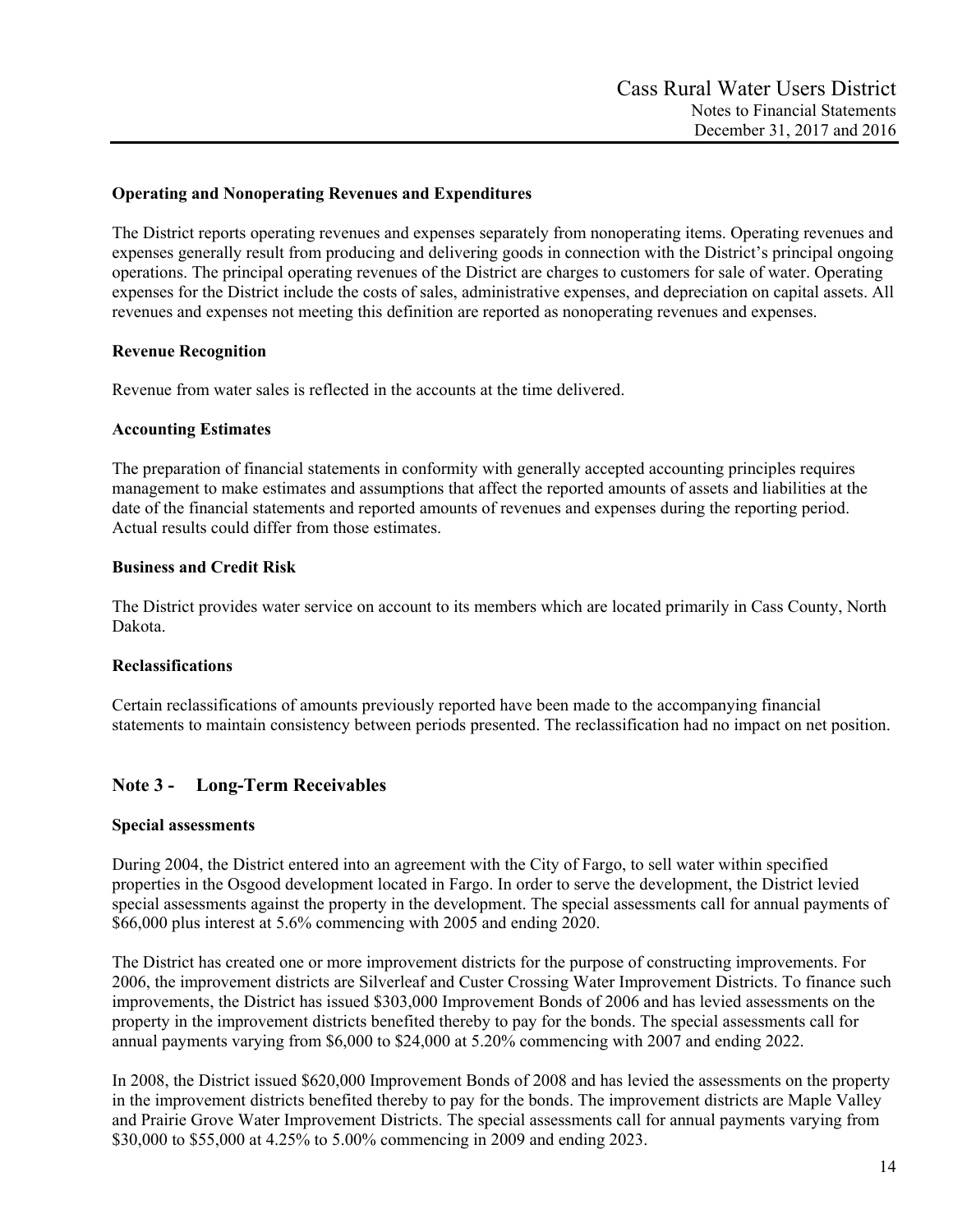In 2009, the District issued \$265,000 Improvement Bonds of 2009 and has levied the assessments on the property in the Maple Valley Improvement District to pay for the bonds. The special assessments call for annual payments varying from \$21,000 to \$27,000 at 2.60% to 4.50% commencing in 2010 and ending 2024.

In 2010, the District levied additional assessments on the property in Maple Valley Improvement District to pay for the Improvement Bonds of 2009.

In 2012, the District levied additional assessments on the properties in the Deer Creek, Silverleaf, Maple Valley and other smaller improvement districts. The special assessments call for annual payments varying from \$60,000 to \$85,000 at 0.60% to 2.650% commencing in 2013 and ending 2027.

In 2013, the District issued \$810,000 Series B of 2013 Bonds and has levied the assessments on the property in the Davies and Deer Creek Improvement Districts to pay for the bonds. The special assessments call for annual payments varying from \$35,000 to \$60,000 at 0.80% to 4.00% commencing in 2014 and ending 2028.

In 2014, the District issued \$1,500,000 of 2014 Bonds and has levied the assessments on the property in the Eagle Point, Deer Creek, Fargo Park, and Davies Improvement Districts to pay for the bonds. The special assessments call for annual payments varying from \$90,000 to \$105,000 at 0.80% to 3.10% commencing in 2015 and ending 2029.

In 2015, the District issued \$2,235,000 of 2015 Bonds and has levied the assessments on the property in the Crofton Cove, Deer Creek, Golden Valley, and Crofton Improvement Districts to pay for the bonds. The special assessments call for annual payments varying from \$85,000 to \$175,000 at 0.80% to 3.50% commencing in 2016 and ending 2030.

In 2016, the District issued \$4,275,000 of 2016 Bonds and has levied the assessments on the property in the Golden Valley 2<sup>nd</sup>, Deer Creek 4<sup>th</sup>, Rocking Horse 2<sup>nd</sup>, Crofton Coves, Prairie Farms 2<sup>nd</sup>, and Eagle Valley 2<sup>nd</sup> Improvement Districts to pay for the bonds. The special assessments call for annual payments varying from \$250,000 to \$650,000 at 1.10% to 3.25% commencing in 2017 and ending 2031.

In 2017, the District issued \$1,530,000 of 2017 Bonds and has levied the assessments on the property in the Maple Valley, Eagle Point 3<sup>rd</sup>, Deer Creek 6<sup>th</sup>, Woodhurst 31<sup>st</sup>, Eagle Valley 1<sup>st</sup>, Lake Shure, and Wilds 8<sup>th</sup> Improvement Districts to pay for the bonds. The special assessments call for annual payments varying from \$75,000 to \$240,000 at 1.75% to 3.65% commencing in 2018 and ending 2032.

# **Note 4 - Deposits, Investments and Investment Income**

The District's investments are generally reported at fair value, as discussed in Note 1. At December 31, 2017 and 2016, the District had the following investments, all of which are held in the District's name by various custodial banks that were agents of the District: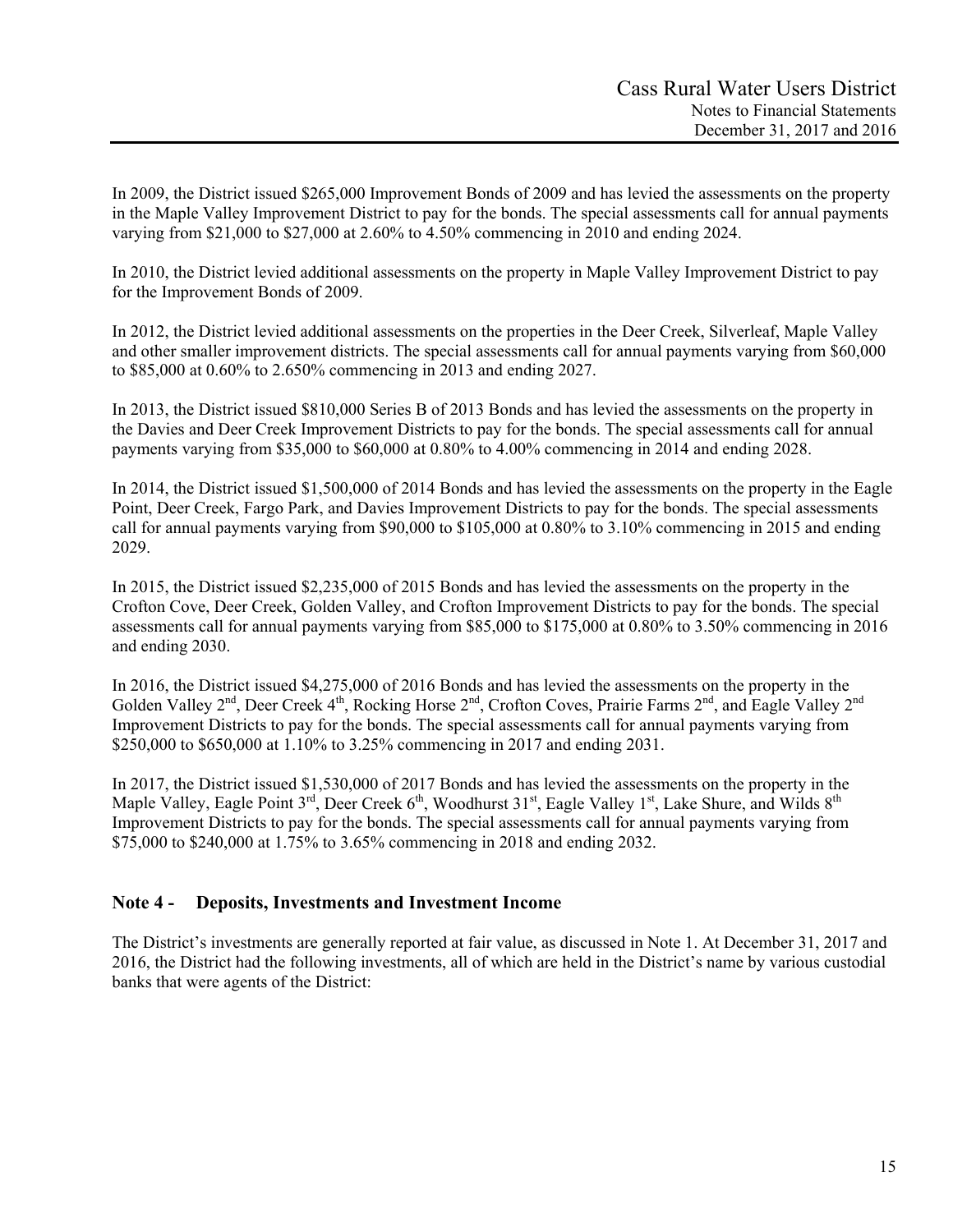As of December 31, 2017, the District has the following investments and maturities:

| Investment Type                          | Fair<br>Value | Less than 1 | I –5      |  |  |
|------------------------------------------|---------------|-------------|-----------|--|--|
| Certificate of Deposits                  | 2,855,000     | 750,000     | 2,105,000 |  |  |
| Government National Mortgage Association | 51,452        | 51.452      | -         |  |  |

As of December 31, 2016, the District has the following investments and maturities:

| Investment Type                          | Fair<br>Value<br>Less than 1 |  |                          |  | l-5       |
|------------------------------------------|------------------------------|--|--------------------------|--|-----------|
| Certificate of Deposits                  | 1,730,000                    |  | $\overline{\phantom{0}}$ |  | 1,730,000 |
| Government National Mortgage Association | 63.361                       |  | 63,361                   |  | -         |

# **Interest Rate Risk**

The District does not have a formal investment policy that limits investment maturities as a means of managing its exposure to fair value losses arising from increasing interest rates.

# **Credit Risk**

Credit risk is the risk that an issuer or other counterparty to an investment will not fulfill its obligations. The District does not have a formal policy to limit exposure to credit risk. The asset back securities noted above are not rated.

### **Concentration of Credit Risk**

The District does not have a formal investment policy that limits the total amount of securities that can be held with any one company or government agency.

### **Custodial Credit Risk**

Custodial credit risk is the risk that in the event of a bank failure, the District's deposits may not be returned to it. The District does not have a formal policy to limit exposure to custodial credit risk.

### **Pledged Collateral**

In accordance with North Dakota Century Code, the District maintains deposits at those depository banks and brokerages authorized by the Board of Directors, all of which are covered by Federal Depository Insurance or Securities Investor Protection. Century Code requires that all of the District's deposits be protected by insurance, collateral or surety bond. The market value of the collateral pledged must be equal to or greater than 110% of the deposits not covered by insurance or bonds. At December 31, 2017 deposits held with Kindred State Bank were not fully insured or collateralized by securities held in the District's name by \$201,674.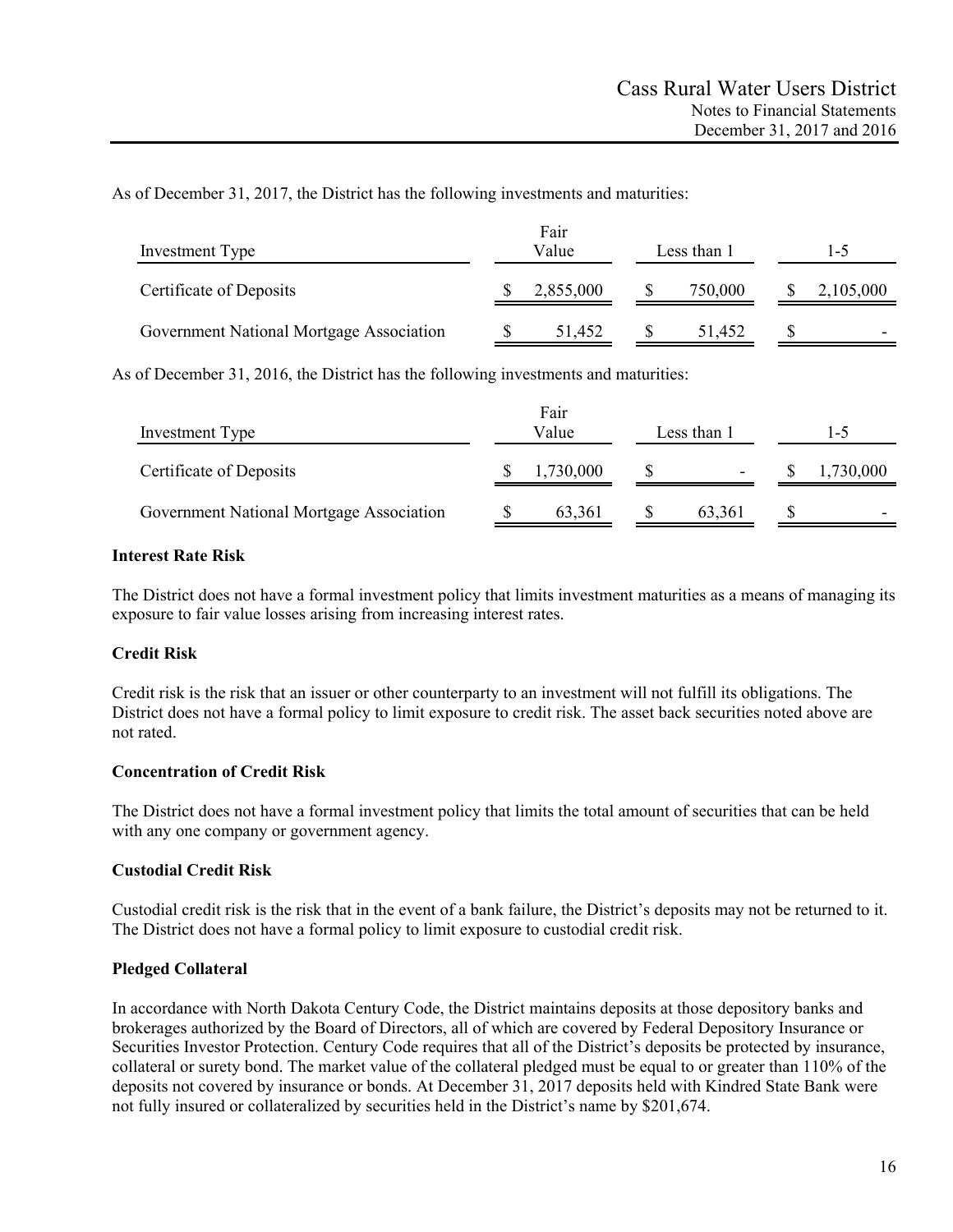The carrying amount of deposits and investments shown above is in the District's balance sheet as follows:

|                                                              | 2017            |               | 2016      |
|--------------------------------------------------------------|-----------------|---------------|-----------|
| Carrying Amount                                              |                 |               |           |
| Deposits in bank                                             | \$<br>5,325,223 | \$            | 5,493,908 |
| Certificates of deposit                                      | 2,855,000       |               | 1,730,000 |
| Investments                                                  | 51,452          |               | 63,361    |
|                                                              | 8,231,675       | <sup>\$</sup> | 7,287,269 |
| Included in the following statement of net position captions |                 |               |           |
| Cash and cash equivalents                                    | \$<br>4,216,699 | \$            | 4,534,785 |
| Cash and cash equivalents - restricted                       | 230,453         |               | 31,125    |
| Temporary cash investments                                   | 1,507,573       |               | 464,209   |
| Special funds                                                | 2,276,950       |               | 2,257,150 |
|                                                              | \$<br>8,231,675 | S             | 7,287,269 |

# **Note 5 - Water Plant And Depreciation**

As of December 31, 2017:

|                                                               | Balance<br>1/1/17 | Additions                  | Retirements     | Balance<br>12/31/17 |  |
|---------------------------------------------------------------|-------------------|----------------------------|-----------------|---------------------|--|
| Classified Water Plant in Service<br>Construction in progress | 6,870,156<br>S    | 2,323,244<br><sup>\$</sup> | \$<br>9,056,165 | 137,235<br>\$       |  |
|                                                               |                   |                            |                 |                     |  |
| Intangible plant                                              |                   |                            |                 |                     |  |
| Organization                                                  | 3,191             |                            |                 | 3,191               |  |
| Franchises and consents                                       | 316<br>3,507      |                            |                 | 316<br>3,507        |  |
| Distribution plant                                            |                   |                            |                 |                     |  |
| Land and land rights                                          | 715,490           | 22,560                     |                 | 738,050             |  |
| Collecting and impounding reservoirs                          | 3,744,354         |                            |                 | 3,744,354           |  |
| Wells                                                         | 817,751           | 475,896                    |                 | 1,293,647           |  |
| Electric pumping equipment                                    | 874,943           |                            |                 | 874,943             |  |
| Water treatment equipment                                     | 890,678           | 4,549,835                  |                 | 5,440,513           |  |
| Transmission and distribution mains                           | 31,849,228        | 2,098,846                  |                 | 33,948,074          |  |
| Transmission mains - Ethanol pipe                             | 5,233,269         |                            |                 | 5,233,269           |  |
| Service leads                                                 | 21,169            |                            |                 | 21,169              |  |
| Meters                                                        | 1,230,486         | 157,269                    |                 | 1,387,755           |  |
|                                                               | 45,377,368        | 7,304,406                  |                 | 52,681,774          |  |
| General plant                                                 |                   |                            |                 |                     |  |
| Structures and improvements                                   | 894,501           | 1,278,947                  |                 | 2,173,448           |  |
| Office furniture and equipment                                | 247,485           | 30,708                     | 1,435           | 276,758             |  |
| Transportation equipment                                      | 279,039           | 80,954                     | 26,034          | 333,959             |  |
| Tools, shop and garage equipment                              | 519,933           | 43,576                     |                 | 563,509             |  |
| Other equipment - reservoir monitors                          | 835,559           | 662,241                    | 48,155          | 1,449,645           |  |
|                                                               | 2,776,517         | 2,096,426                  | 75,624          | 4,797,319           |  |
| Total water plant                                             | 55,027,548        | 11,724,076<br>S            | 9,131,789<br>S  | 57,619,835          |  |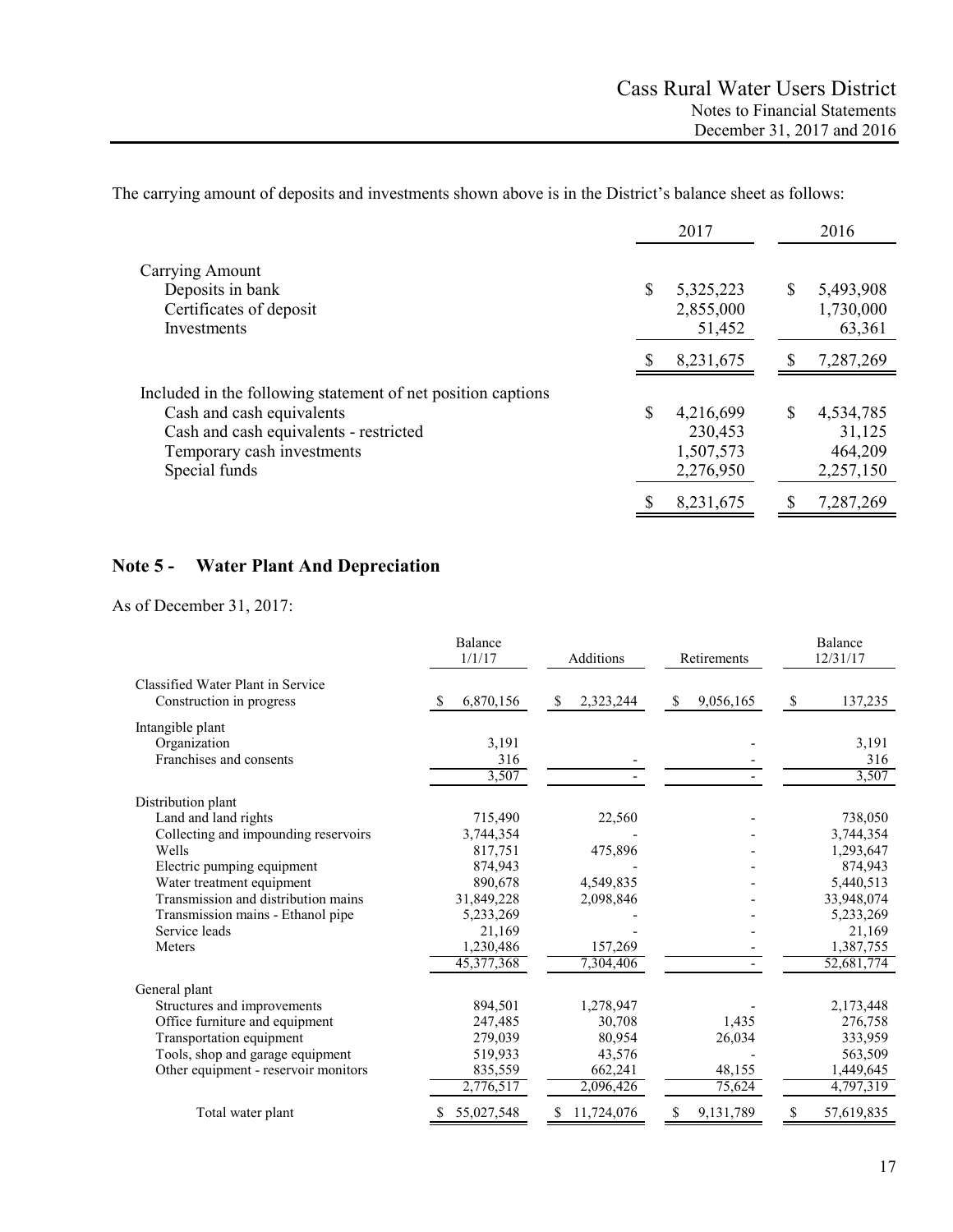Accumulated depreciation as of December 31, 2017:

|                                      | Depreciation<br>Rates in % | Balance<br>1/01/17 |                 | Retirements  | Balance<br>12/31/17 |  |
|--------------------------------------|----------------------------|--------------------|-----------------|--------------|---------------------|--|
| <b>Distribution Plant</b>            |                            |                    |                 |              |                     |  |
| Collecting and impounding reservoirs | 2.0                        | S<br>1,716,966     | \$<br>74,887    | \$           | \$<br>1,791,853     |  |
| Wells                                | 2.0                        | 311,066            | 25,873          |              | 336,939             |  |
| Electric pumping equipment           | 5.0                        | 874,943            |                 |              | 874,943             |  |
| Water treatment equipment            | 5.0                        | 883,646            | 217,620         |              | 1,101,266           |  |
| Transmission                         | 1.0                        | 4,919,507          | 444,145         |              | 5,363,652           |  |
| Meters                               | 4.0                        | 611,075            | 55,510          |              | 666,585             |  |
| Service Leads                        | 1.0                        | 21,169             |                 |              | 21,169              |  |
| Totals - distribution mains          |                            | 9,338,372          | 818,035         |              | 10,156,407          |  |
| General Plant                        |                            |                    |                 |              |                     |  |
| Structures and improvements          | 2.0                        | 121,743            | 43,469          |              | 165,212             |  |
| Office furniture and equipment       | $10.0 - 15.0$              | 219,598            | 43,566          | 1,435        | 261,729             |  |
| Transportation equipment             | 33.3                       | 203,523            | 45,847          | 26,034       | 223,336             |  |
| Tools, shop and garage equipment     | 15.0                       | 417,703            | 84,526          |              | 502,229             |  |
| Reservoir monitors                   | 10.0                       | 461,295            | 144,961         | 48,155       | 558,101             |  |
| Totals - general plant               |                            | 1,423,862          | 362,369         | 75,624       | 1,710,607           |  |
| Totals - all plant                   |                            | 10,762,234<br>\$   | 1,180,404<br>\$ | \$<br>75,624 | 11,867,014<br>\$    |  |

During 2007, the District entered into an agreement with Tharaldson Ethanol Plant I, LLC to design and construct an ethanol plant in the Casselton Township. The total cost of the project was \$15,656,652, and was completed during 2009. The project was financed by the District through a note from the North Dakota Public Finance Authority. Upon completion of the construction project, ownership of \$10,423,383 of plant was transferred to the City of Fargo who is responsible for operation and maintenance of plant. Because the Districts retains the right to supply treated wastewater and treat the wastewater return flow for the next 20 years, that amount has been recorded as an intangible asset and is being amortized over the life of the agreement. The District will own, operate, and maintain the remaining \$5,233,269.

The City of Fargo is responsible for the repayment of \$1,703,088 of a note acquired for construction. The remaining balance is the responsibility of Tharaldson Ethanol Plant I, LLC (Tharaldson). As security for Tharaldson's debt service obligations, the District required personal guarantee of Gary Tharaldson and also Tharaldson Hotels for the bonding and required one year's bond payment (Upfront Deposit) to be held by a mutually agreed-upon third party. Until the bonds are retired, Tharaldson will pay its bond payment amount, plus an additional 20% which the District will place in a reserve fund. Interest earned on the reserve fund will be held for Tharaldson's debt service payment schedule.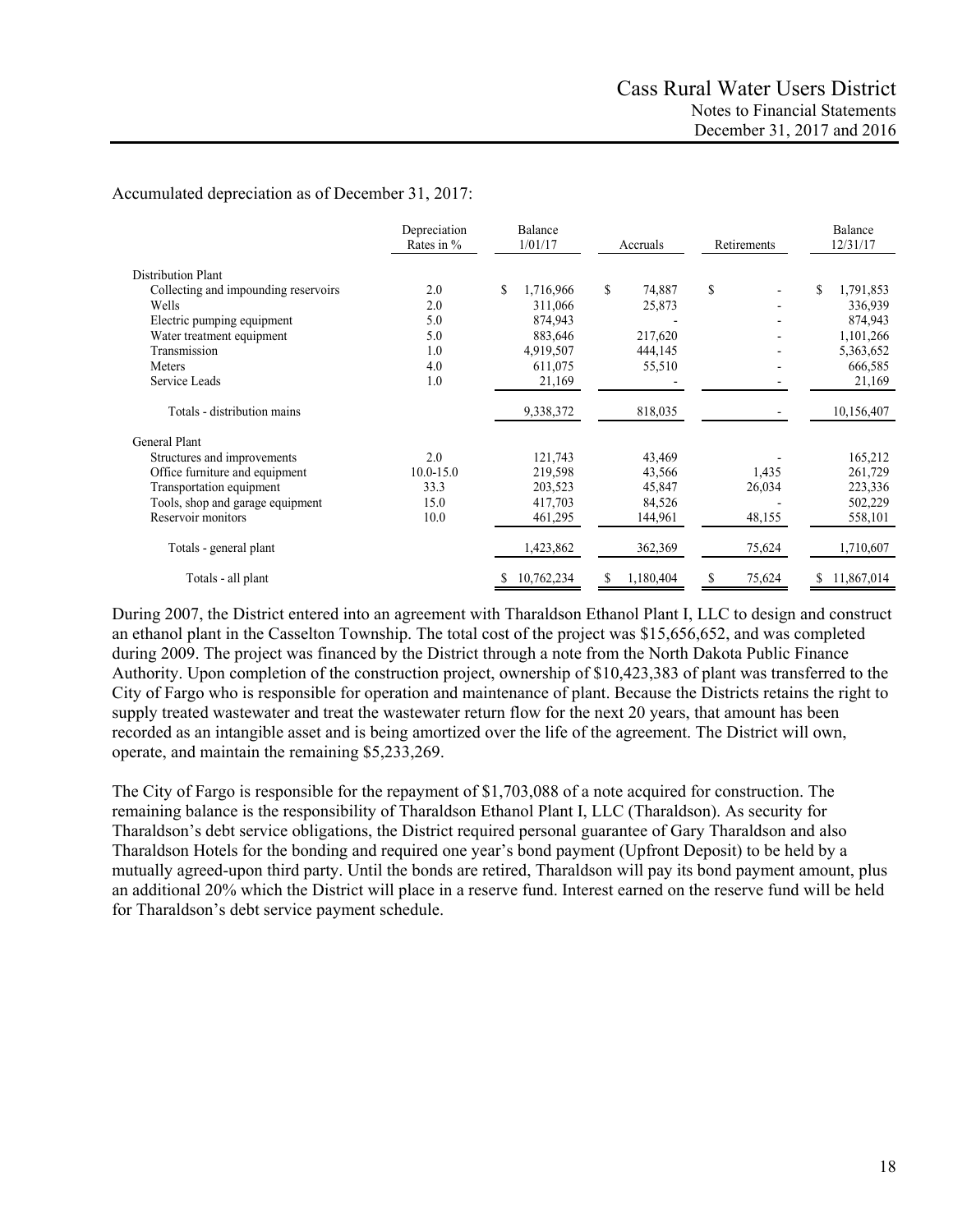# As of December 31, 2016:

|                                      | Balance<br>1/1/16 | Additions       | Retirements                | Balance<br>12/31/16 |  |
|--------------------------------------|-------------------|-----------------|----------------------------|---------------------|--|
| Classified Water Plant in Service    |                   |                 |                            |                     |  |
| Construction in progress             | 1,406,895         | 9,838,073<br>\$ | 4,374,812<br><sup>\$</sup> | 6,870,156<br>S      |  |
| Intangible plant                     |                   |                 |                            |                     |  |
| Organization                         | 3,191             |                 |                            | 3,191               |  |
| Franchises and consents              | 316               |                 |                            | 316                 |  |
|                                      | 3,507             |                 |                            | 3,507               |  |
| Distribution plant                   |                   |                 |                            |                     |  |
| Land and land rights                 | 695,436           | 20,054          |                            | 715,490             |  |
| Collecting and impounding reservoirs | 3,744,354         |                 |                            | 3,744,354           |  |
| Wells                                | 817,751           |                 |                            | 817,751             |  |
| Electric pumping equipment           | 874,943           |                 |                            | 874,943             |  |
| Water treatment equipment            | 879,725           | 10,953          |                            | 890,678             |  |
| Transmission and distribution mains  | 27,500,385        | 4,348,843       |                            | 31,849,228          |  |
| Transmission mains - Ethanol pipe    | 5,233,269         |                 |                            | 5,233,269           |  |
| Service leads                        | 21,169            |                 |                            | 21,169              |  |
| Meters                               | 1,110,186         | 120,300         |                            | 1,230,486           |  |
|                                      | 40,877,218        | 4,500,150       |                            | 45,377,368          |  |
| General plant                        |                   |                 |                            |                     |  |
| Structures and improvements          | 890,040           | 4,461           |                            | 894,501             |  |
| Office furniture and equipment       | 236,094           | 11,391          |                            | 247,485             |  |
| Transportation equipment             | 324,958           | 28,172          | 74,091                     | 279,039             |  |
| Tools, shop and garage equipment     | 371,802           | 148,131         |                            | 519,933             |  |
| Other equipment - reservoir monitors | 827,316           | 8,243           |                            | 835,559             |  |
|                                      | 2,650,210         | 200,398         | 74,091                     | 2,776,517           |  |
| Total water plant                    | 44,937,830        | 14,538,621<br>S | 4,448,903<br>S             | 55,027,548          |  |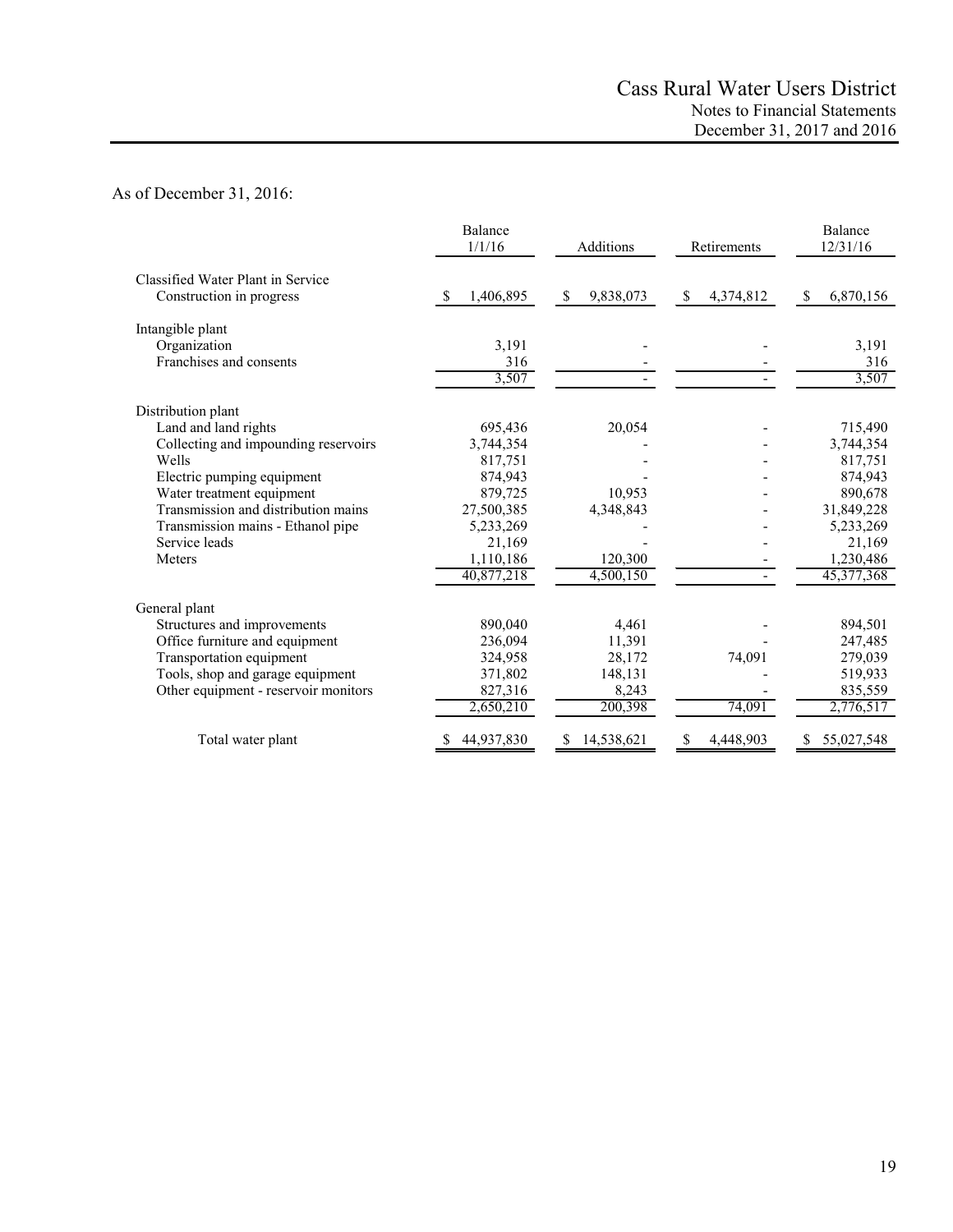# Accumulated depreciation as of December 31, 2016:

| Depreciation<br>Rates in %           |               | Balance<br>01/01/16 | Accruals     | Retirements | Balance<br>12/31/16 |  |
|--------------------------------------|---------------|---------------------|--------------|-------------|---------------------|--|
| <b>Distribution Plant</b>            |               |                     |              |             |                     |  |
| Collecting and impounding reservoirs | 2.0           | \$<br>1,642,079     | \$<br>74,887 | \$          | \$<br>1,716,966     |  |
| Wells                                | 2.0           | 294,711             | 16,355       |             | 311,066             |  |
| Electric pumping equipment           | 5.0           | 874,943             |              |             | 874,943             |  |
| Water treatment equipment            | 5.0           | 883,208             | 438          |             | 883,646             |  |
| Transmission                         | 1.0           | 4,496,350           | 423,157      |             | 4,919,507           |  |
| Meters                               | 4.0           | 561,856             | 49,219       |             | 611,075             |  |
| Service Leads                        | 1.0           | 19,053              | 2,116        |             | 21,169              |  |
| Totals - distribution mains          |               | 8,772,200           | 566,172      |             | 9,338,372           |  |
| General Plant                        |               |                     |              |             |                     |  |
| Structures and improvements          | 2.0           | 103,853             | 17,890       |             | 121,743             |  |
| Office furniture and equipment       | $10.0 - 15.0$ | 217,439             | 2,159        |             | 219,598             |  |
| Transportation equipment             | 33.3          | 240,674             | 36,940       | 74,091      | 203,523             |  |
| Tools, shop and garage equipment     | 15.0          | 339,713             | 77,990       |             | 417,703             |  |
| Reservoir monitors                   | 10.0          | 377,739             | 83,556       |             | 461,295             |  |
| Totals - general plant               |               | 1,279,418           | 218,535      | 74,091      | 1,423,862           |  |
| Totals - all plant                   |               | 10,051,618          | 784,707<br>S | 74,091<br>S | 10,762,234<br>\$    |  |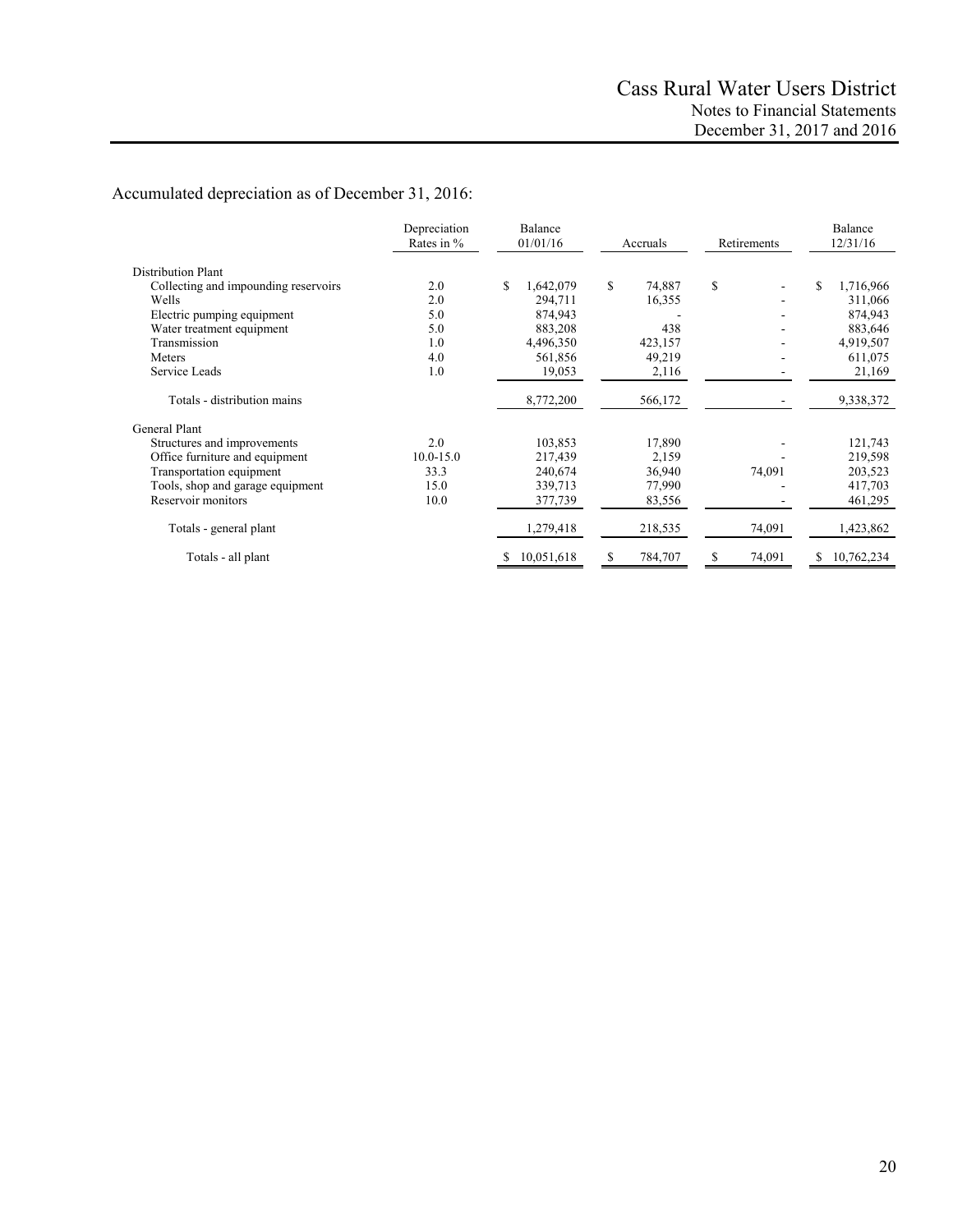# **Note 6 - Long-Term Debt**

Long term debt consists of:

|                                  | Balance         |                 |                 | Balance          |                          |
|----------------------------------|-----------------|-----------------|-----------------|------------------|--------------------------|
|                                  | January 1,      |                 |                 | December 31,     | Due within               |
|                                  | 2017            | Additions       | Payments        | 2017             | One Year                 |
| <b>Bank of North Dakota</b>      | \$<br>136,186   | $\mathsf{\$}$   | \$<br>44,580    | \$<br>91,606     | \$<br>45,439             |
| <b>State Revolving Fund</b>      | 925,000         |                 | 90,000          | 835,000          | 95,000                   |
| Bond Issue 2006                  | 128,000         |                 | 22,000          | 106,000          | 23,000                   |
| Radcliffe Revocable Trust        | 79,388          |                 | 8,274           | 71,114           | 8,699                    |
| ND Public Finance Authority      | 11,170,651      |                 | 765,000         | 10,405,651       | 790,000                  |
| ND Public Finance Authority      | 905,000         |                 | 60,000          | 845,000          | 60,000                   |
| <b>Bremer Bond Issue</b>         | 918,922         |                 | 33,790          | 885,132          | 31,303                   |
| Bond Issue 2009                  | 160,000         |                 | 15,000          | 145,000          | 15,000                   |
| Bond Issue 2010                  | 190,000         |                 | 65,000          | 125,000          | 65,000                   |
| Tharaldson Ethanol Escrow        | 780,236         | 2,481           | 1,949           | 780,768          |                          |
| <b>Starion Bond Series A</b>     | 735,000         |                 | 75,000          | 660,000          | 75,000                   |
| <b>Starion Bond Series B</b>     | 675,000         |                 | 50,000          | 625,000          | 55,000                   |
| Starion Bond Series 2014         | 1,315,000       |                 | 95,000          | 1,220,000        | 95,000                   |
| Refunding Improvement Bonds 2015 | 345,000         |                 | 45,000          | 300,000          | 50,000                   |
| Refunding Revenue Bonds of 2015  | 1,570,000       |                 | 100,000         | 1,470,000        | 100,000                  |
| ND PFA SRF 2014                  | 2,826,967       | 173,033         | 125,000         | 2,875,000        | 135,000                  |
| 2015 Improvement Bond            | 2,150,000       |                 | 135,000         | 2,015,000        | 135,000                  |
| 2016 Improvement Bond            | 4,275,000       |                 | 295,000         | 3,980,000        | 250,000                  |
| 2017 Improvement Bond            |                 | 1,530,000       |                 | 1,530,000        | 100,000                  |
|                                  | 29,285,350      | \$<br>1,705,514 | 2,025,593<br>\$ | 28,965,271<br>\$ | $\mathbf S$<br>2,128,441 |
|                                  | Balance         |                 |                 | Balance          |                          |
|                                  | January 1,      |                 |                 | December 31,     | Due within               |
|                                  | 2016            | Additions       | Payments        | 2016             | One Year                 |
| <b>Bank of North Dakota</b>      | \$<br>179,904   | $\mathsf{\$}$   | \$<br>43,718    | \$<br>136,186    | \$<br>44,548             |
| <b>State Revolving Fund</b>      | 1,015,000       |                 | 90,000          | 925,000          | 90,000                   |
| Bond Issue 2006                  | 149,000         |                 | 21,000          | 128,000          | 22,000                   |
| Radcliffe Revocable Trust        | 87,258          |                 | 7,870           | 79,388           | 8,274                    |
| ND Public Finance Authority      | 11,910,651      |                 | 740,000         | 11,170,651       | 765,000                  |
| ND Public Finance Authority      | 960,000         |                 | 55,000          | 905,000          | 60,000                   |
| <b>Bremer Bond Issue</b>         | 950,388         |                 | 31,466          | 918,922          | 34,304                   |
| Bond Issue 2009                  | 175,000         |                 | 15,000          | 160,000          | 15,000                   |
| Bond Issue 2010                  | 255,000         |                 | 65,000          | 190,000          | 65,000                   |
| Tharaldson Ethanol Escrow        | 782,190         |                 | 1,954           | 780,236          |                          |
| <b>Starion Bond Series A</b>     | 820,000         |                 | 85,000          | 735,000          | 75,000                   |
| <b>Starion Bond Series B</b>     | 725,000         |                 | 50,000          | 675,000          | 50,000                   |
| Starion Bond Series 2014         | 1,410,000       |                 | 95,000          | 1,315,000        | 95,000                   |
| Refunding Improvement Bonds 2015 | 390,000         |                 | 45,000          | 345,000          | 45,000                   |
| Refunding Revenue Bonds of 2015  | 1,670,000       |                 | 100,000         | 1,570,000        | 100,000                  |
| ND PFA SRF 2014                  | 736,794         | 2,090,173       |                 | 2,826,967        | 135,000                  |
| 2015 Improvement Bond            | 2,235,000       |                 | 85,000          | 2,150,000        | 135,000                  |
| 2016 Improvement Bond            |                 | 4,275,000       |                 | 4,275,000        | 295,000                  |
|                                  | 24,451,185<br>S | 6,365,173<br>\$ | \$<br>1,531,008 | \$<br>29,285,350 | 2,034,126<br>\$          |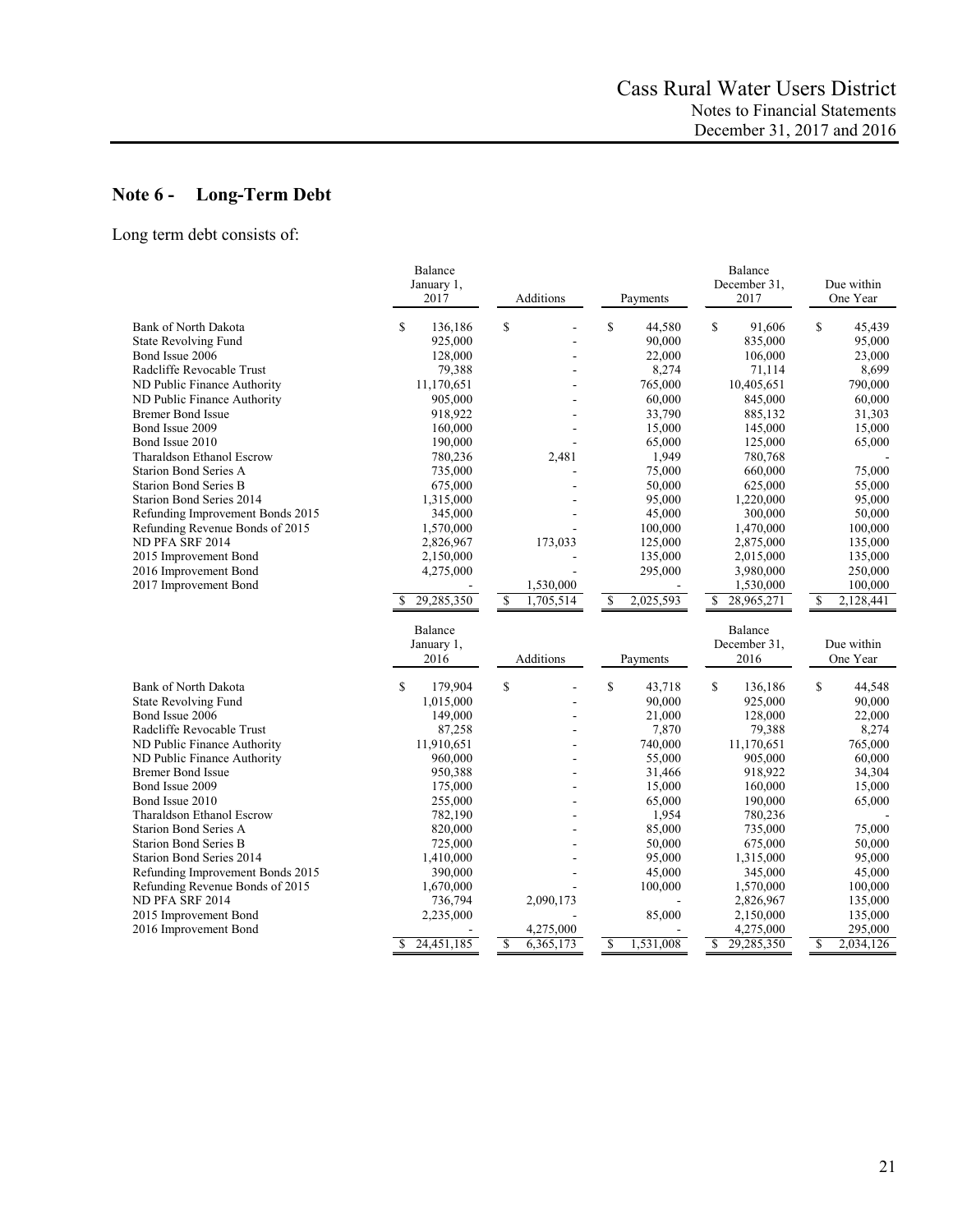Maturity dates and interest rates are as follows:

|                                     | <b>Maturity Date</b> | <b>Interest Rate</b> |
|-------------------------------------|----------------------|----------------------|
|                                     |                      |                      |
| <b>Bank of North Dakota</b>         | 2019                 | 2.00%                |
| <b>State Revolving Fund</b>         | 2029                 | 2.50%                |
| Bond Issue 2006                     | 2023                 | 5.20%                |
| Radcliffe Revocable Trust           | 2024                 | 5.02%                |
| ND Public Finance Authority         | 2028                 | 3.50%                |
| ND Public Finance Authority         | 2029                 | 4.25%                |
| <b>Bremer Bond Issue</b>            | 2034                 | 6.25%                |
| Bond Issue 2009                     | 2024                 | $2.6 - 4.5\%$        |
| Bond Issue 2010                     | 2019                 | $1.10 - 3.35\%$      |
| Tharaldson Ethanol Escrow           | 2028                 |                      |
| <b>Starion Bond Series A</b>        | 2027                 | $0.60 - 2.65\%$      |
| <b>Starion Bond Series B</b>        | 2028                 | $0.80 - 4.00\%$      |
| <b>Starion Bond Series 2014</b>     | 2029                 | $0.80 - 3.10\%$      |
| Refunding Improvement Bonds of 2015 | 2023                 | $1.40 - 2.10\%$      |
| Refunding Revenue Bonds of 2015     | 2030                 | $0.90 - 3.00\%$      |
| ND PFA SRF 2014                     | 2034                 | $2.00\%$             |
| 2015 Improvement Bond               | 2030                 | $0.80 - 3.50\%$      |
| 2016 Improvement Bond               | 2031                 | $1.10 - 3.25\%$      |
| 2017 Improvement Bond               | 2032                 | $1.75 - 3.65\%$      |

All assets are pledged as security for these debts. The Bank of North Dakota and Radcliffe Revocable Trust notes require annual payments of principal and interest and the North Dakota Public Finance Authority notes require annual payments of principal and semi-annual payments of interest.

During 2016, the District issued \$4,275,000 of Series 2016 Improvement Bonds. The agreement requires semiannual payments, including interest, at an interest rate from 1.10% to 3.25%. Payments commence in May 2017 through May 2031.

During 2017, the District issued \$1,530,000 of Series 2017 Improvement Bonds. The agreement requires semiannual payments, including interest, at an interest rate of 1.75% to 3.65%. Payments commence in May 2018 through May 2032.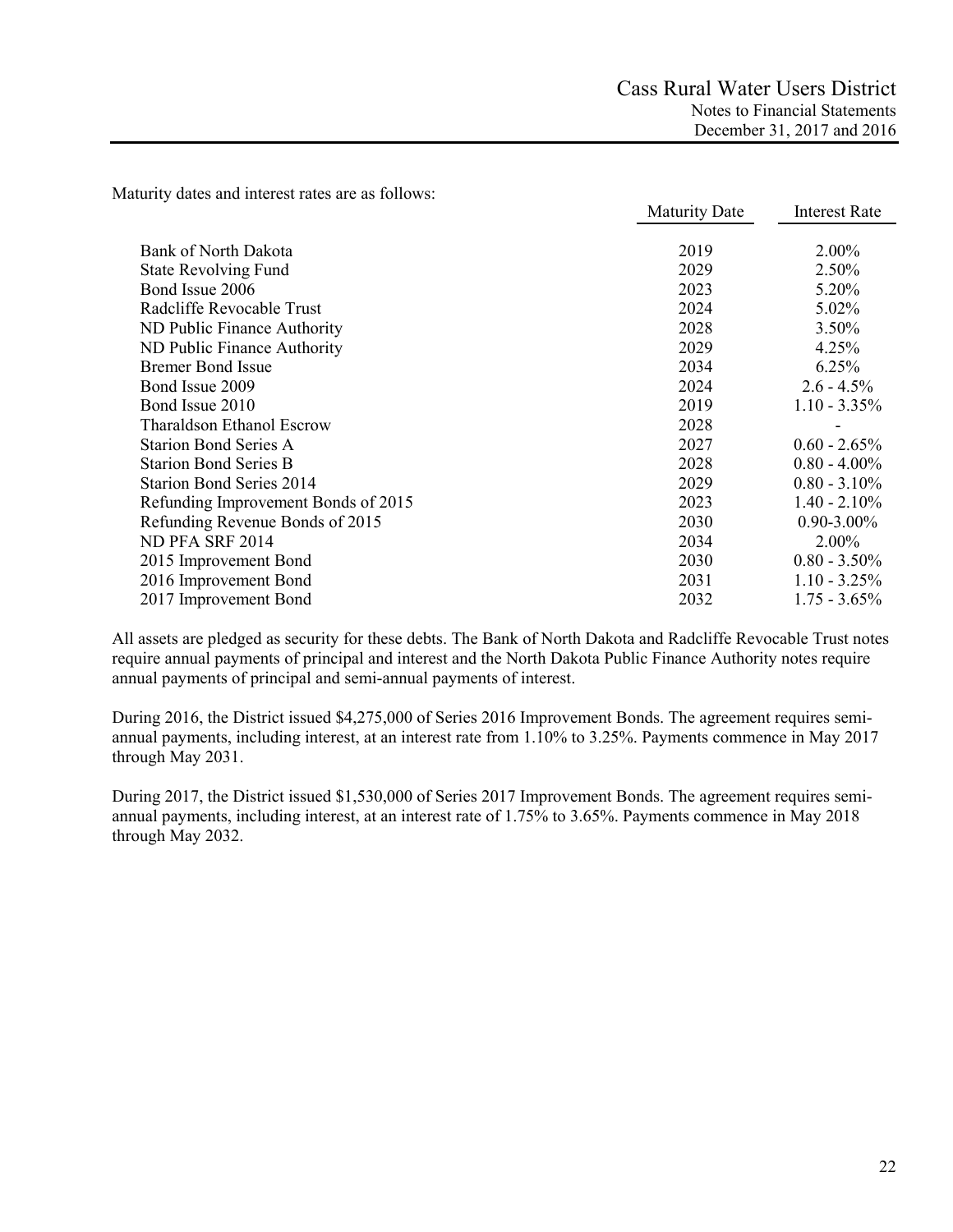Minimum principal and interest payments required are estimated as follows:

|                                  | Long-term Debt   |                 |  |  |  |  |
|----------------------------------|------------------|-----------------|--|--|--|--|
| <b>Years Ending December 31:</b> | Principal        | Interest        |  |  |  |  |
| 2018                             | \$<br>2,128,441  | \$<br>891,604   |  |  |  |  |
| 2019                             | 2,161,658        | 831,493         |  |  |  |  |
| 2020                             | 2,123,984        | 770,306         |  |  |  |  |
| 2021                             | 2,166,937        | 706,435         |  |  |  |  |
| 2022                             | 2,201,924        | 639,698         |  |  |  |  |
| 2023-2027                        | 11,323,291       | 2,106,143       |  |  |  |  |
| 2028-2032                        | 6,326,627        | 440,147         |  |  |  |  |
| 2033-2034                        | 532,409          | 21,015          |  |  |  |  |
|                                  | \$<br>28,965,271 | \$<br>6,406,841 |  |  |  |  |

### **Note 7 - Lease Agreement**

The District entered into a lease agreement with the City of Casselton to permit the District to utilize a portion of the storage capacity in the City of Casselton water tower. Under the agreement, the District is liable for 24% of the total shared cost which equates to the Districts portion of storage capacity. The agreement will remain in effect for an initial term of 25 years and shall be automatically extended for successive terms of 5 years each unless either entity provides a minimum of 2 years advance written notice of intent to discontinue agreement. In the event the City of Casselton chooses to discontinue this agreement or any extension thereof, the City of Casselton shall remit to the District the initial project cost assumed by the District less accumulated depreciation which shall be calculated using the straight line method with a useful life of 80 years.

Future minimum lease payments are as follows:

| Years Ending December 31: |               |
|---------------------------|---------------|
| 2018                      | \$<br>17,946  |
| 2019                      | 17,919        |
| 2020                      | 17,883        |
| 2021                      | 17,838        |
| 2022                      | 17,964        |
| 2023-2024                 | 17,897        |
|                           |               |
|                           | \$<br>107,447 |

The operation and maintenance cost for the water tower shall be the responsibility of the City of Casselton, except that the District shall be liable to the City of Casselton for a portion of said costs of operating and maintenance, as determined on a monthly gallon usage basis attributable to the District. The initial charge to cover these costs shall be \$.20 per 1,000 gallons. The District is expensing these costs as purchased water. Expense for December 31, 2017 and 2016 was \$73,098 and \$48,731, respectively.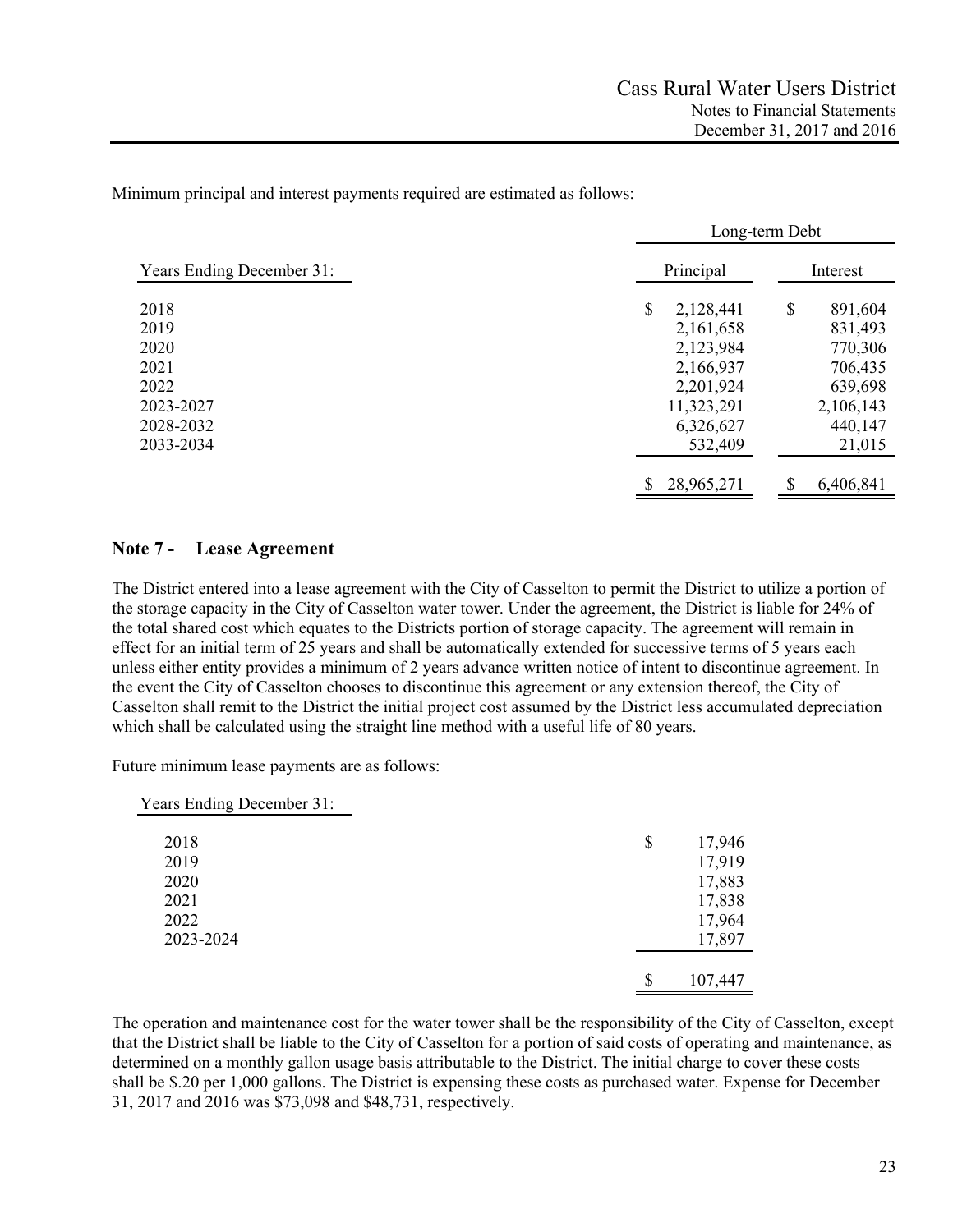# **Note 8 - Pension Plan**

The District contributes to the Simplified Employee Pension Individual Retirement Account, a defined contribution pension plan, for substantially all employees. The plan is administered by the District's Board of Directors. Benefit terms, including contribution requirements, for the Plan are established and may be amended by the Board. The District is required to contribute 4 percent of the annual salary to individual employee accounts for each participating employee. District recognized pension expense of \$27,751. The District had a liability to the Plan of \$27,751 and \$27,219 at December 31, 2017 and 2016.

# **Note 9 - Commitments and Agreements**

# **Wholesale Water**

Under its wholesale water agreement, the District is committed to purchase water from the City of Fargo. The District must purchase at least 500,000 gallons of treated water per month at \$3.25 per thousand gallons of treated water. This agreement has expired as of December 31, 2011 and another agreement has not been completed as of December 31, 2017. Both parties are operating under the terms of the expired agreement until a new agreement is signed, as no significant changes are expected.

# **Franchise Fee Agreement**

The District entered into an agreement with the City of West Fargo on June 2005 in which the City of West Fargo purchased the rights and acquired a franchise to provide residential water services to the Westport Beach Additions located within the City of West Fargo city limits. In accordance with the agreement, the District agrees to release the Westport Beach Addition from its exclusive jurisdiction to the City of West Fargo as long as the City of West Fargo performs certain obligations, including installation of water meters at its own cost for each individual lot or user within the Westport Beach Addition, and payment of \$1,848 per meter installed to the District until the City of West Fargo has installed a meter for each individual lot within the Westport Beach Addition.

# **Agreement with the City of Oxbow**

The District entered into an agreement with the City of Oxbow to provide billing and collection services for sewer services to the residents of the Bakke Subdivision and the Town of Hickson on a quarterly basis. Specific services to be provided by the District under this agreement included calculation, printing, and mailing of quarterly utility bills, receiving and processing payments from the citizens, account maintenance services such as name changes, adjustments, and address changes, and reasonable and necessary steps to collect amounts due from the citizens. The City of Oxbow agrees to a billing charge for the services provided. The initial cost to the City of Oxbow for the billing charge shall be \$1.89 per bill.

# **Note 10 - Subsequent Events**

Subsequent to year end, the District entered into a contract in the amount of \$2,102,893 for work to be completed on the Leonard Area Arsenic Project. This project will be funded by the North Dakota State Water Commission through the Garrison Diversion Conservancy District.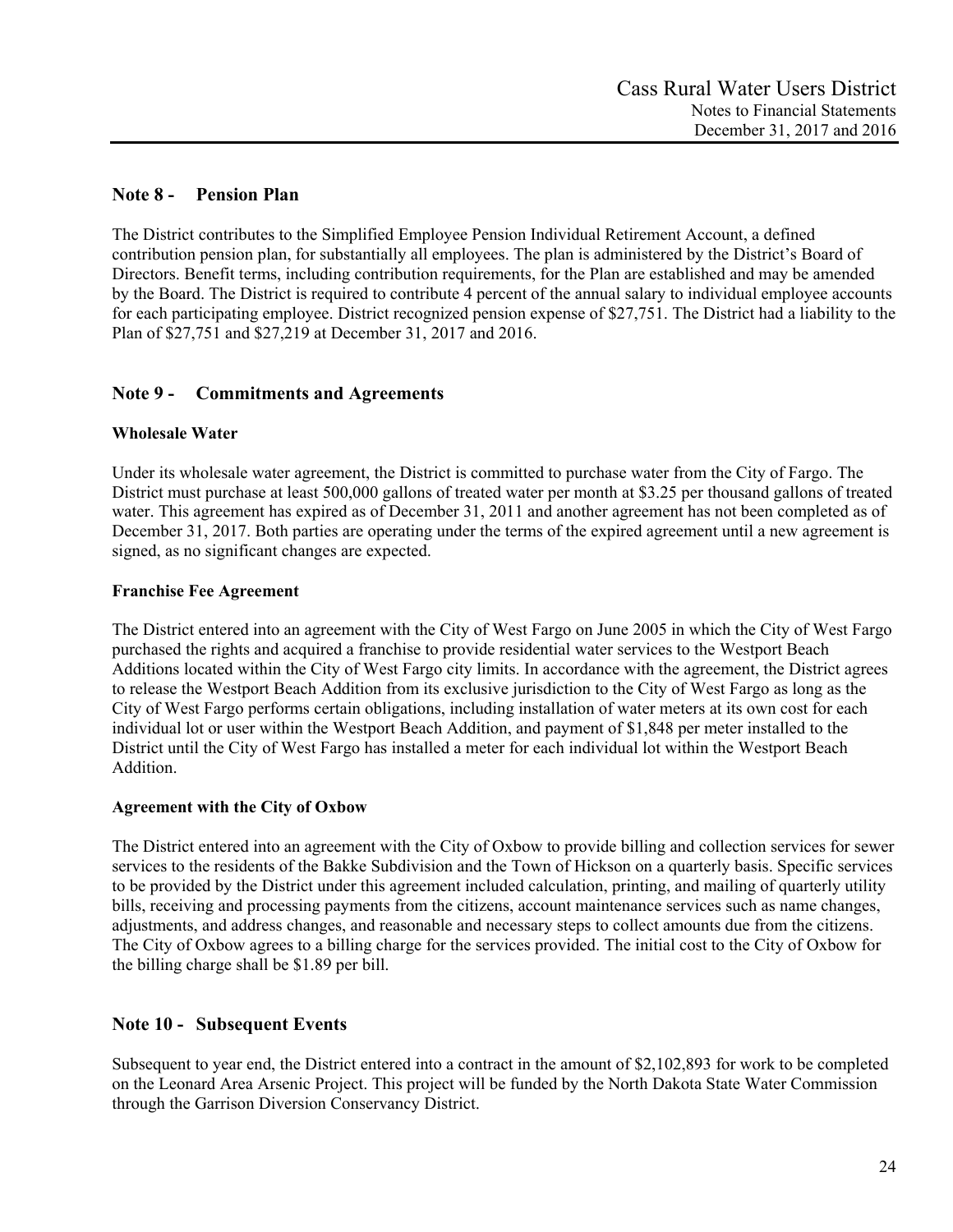

Supplementary Information December 31, 2017 and 2016 Cass Rural Water Users District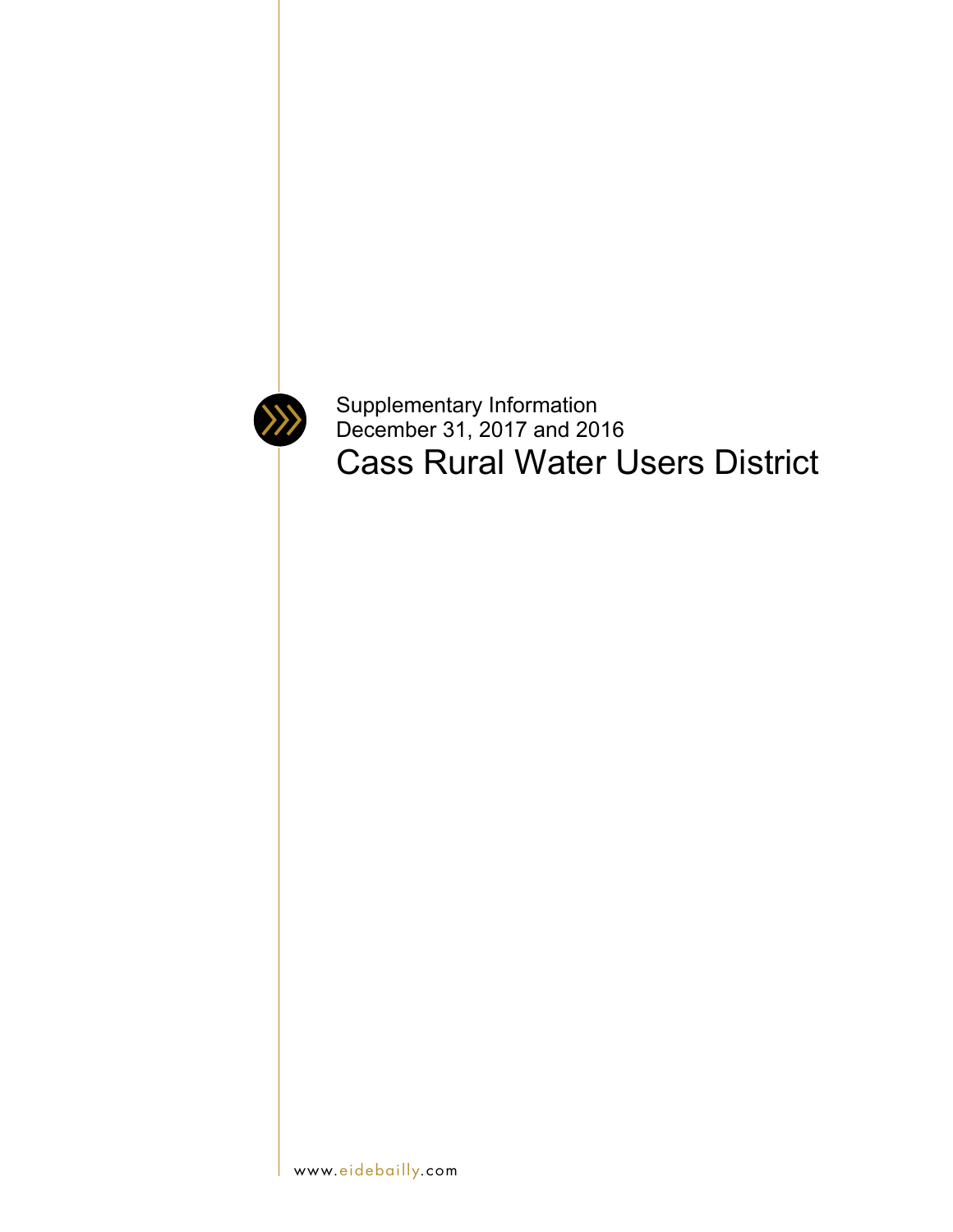| Name                 | Position            |
|----------------------|---------------------|
| Jon Zuther           | Chairman            |
| Jeff Dahl            | Vice Chairman       |
| <b>Barry Bowman</b>  | Secretary/Treasurer |
| R. Gordon Blixt      | Director            |
| <b>Bradley Koetz</b> | Director            |
| <b>Todd Ellison</b>  | Director            |
| Mark Johnson         | Director            |
| Keith Finger         | Director            |
| Timothy McPherson    | Director            |
| Jerry Blomeke        | General Manager     |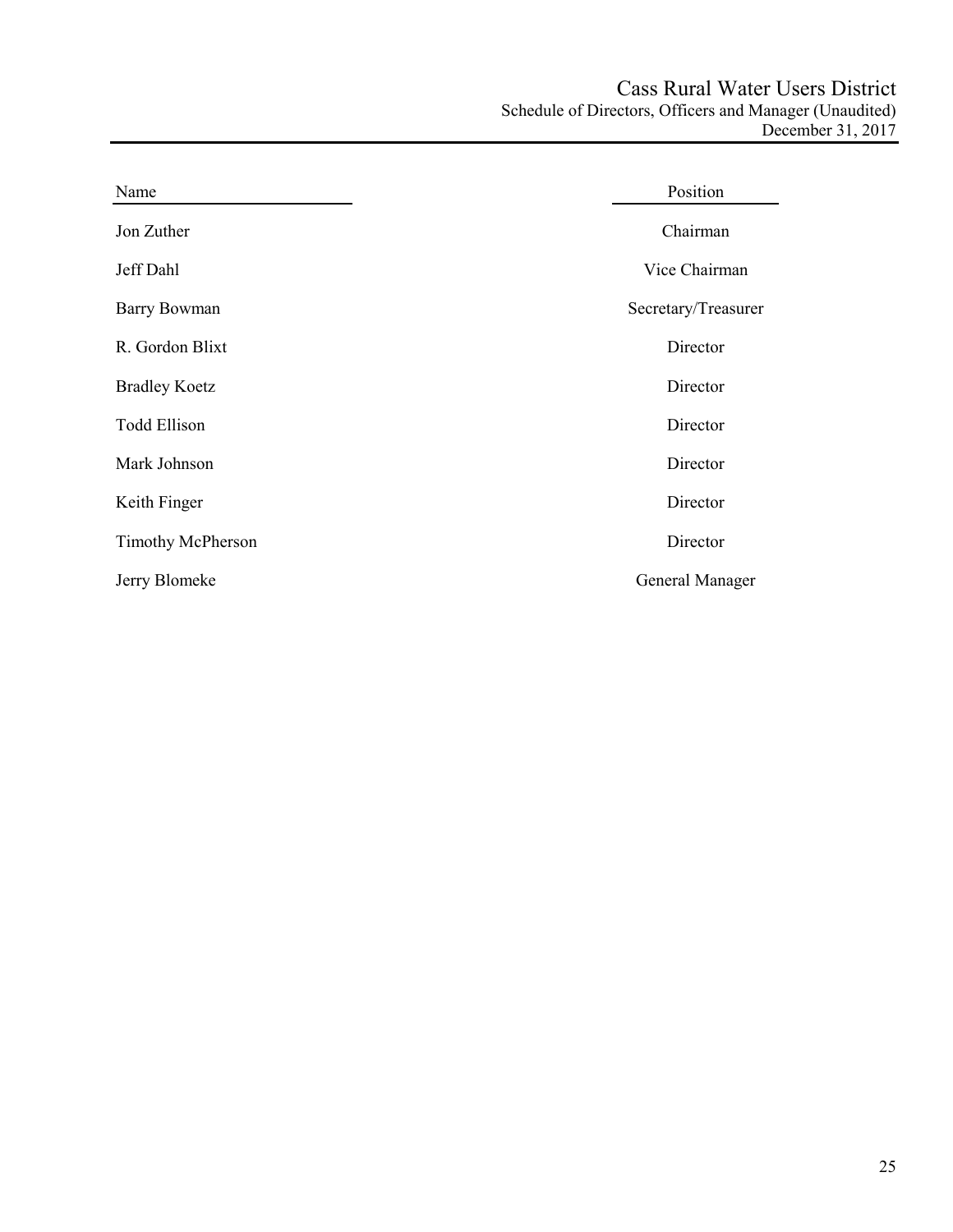# Cass Rural Water Users District Comparative Schedules of Operations Years Ended December 31, 2013 - 2017

|                                  | 2014<br>2013 |               | 2015            |               | 2016              |               | 2017            |               |            |         |
|----------------------------------|--------------|---------------|-----------------|---------------|-------------------|---------------|-----------------|---------------|------------|---------|
|                                  | Amount       | Percent       | Amount          | Percent       | Amount            | Percent       | Amount          | Percent       | Amount     | Percent |
| <b>Operating Revenue</b>         | 5,893,466    | $100.0 \%$ \$ | 5,773,348       | $100.0 \%$ \$ | 6,101,441         | $100.0 \%$ \$ | 6,280,600       | $100.0 \%$ \$ | 7,180,833  | 100.0 % |
| <b>Operating Expenses</b>        |              |               |                 |               |                   |               |                 |               |            |         |
| Pumping                          | 224,438      | 3.8           | 230,763         | 4.0           | 210,280           | 3.4           | 213,624         | 3.4           | 235,828    | 3.3     |
| Water treatment and testing      | 136,737      | 2.3           | 126,987         | 2.2           | 103,679           | 1.7           | 122,039         | 1.9           | 128,108    | 1.8     |
| Transmission and distribution    | 525,641      | 8.9           | 522,268         | 9.0           | 562,951           | 9.2           | 553,593         | 8.8           | 546,231    | 7.6     |
| Administrative and general       | 697,224      | 11.8          | 792,239         | 13.7          | 1,006,293         | 16.5          | 998,350         | 15.9          | 1,046,324  | 14.6    |
| Purchased water                  | 1,403,557    | 23.8          | 1,374,665       | 23.8          | 1,526,034         | 25.0          | 1,733,236       | 27.6          | 1,822,720  | 25.4    |
| Depreciation and amortization    | 1,173,927    | 19.9          | 1,238,145       | 21.4          | 1,223,363         | 20.1          | 1,305,876       | 20.8          | 1,701,573  | 23.7    |
| Taxes                            | 47,072       | 0.8           | 53,883          | 0.9           | 58,262            | 1.0           | 65,081          | 1.0           | 68,690     | 1.0     |
| Total operating expenses         | 4,208,596    | 71.3          | 4,338,950       | 75.0          | 4,690,862         | 76.9          | 4,991,799       | 79.4          | 5,549,474  | 77.4    |
| Operating Income                 | 1,684,870    | 28.7          | 1,434,398       | 25.0          | 1,410,579         | 23.1          | 1,288,801       | 20.6          | 1,631,359  | 22.6    |
| Nonoperating Revenues (Expenses) |              |               |                 |               |                   |               |                 |               |            |         |
| Investment income                | 104.254      | 1.8           | 30,568          | 0.5           | 58.614            | 1.0           | 26.452          | 0.4           | 38,482     | 0.5     |
| Interest on special assessments  | 141,690      | 2.4           | 135,112         | 2.3           | 176,401           | 2.9           | 180,024         | 2.9           | 354,737    | 4.9     |
| Special assessments              | 815,827      | 13.8          | 1,498,102       | 25.9          | 2,213,623         | 36.3          | 3,814,683       | 60.7          | 1,899,749  | 26.5    |
| Franchise fee payment            | 129,360      | 2.2           | 144,145         | 2.5           | 59,136            | 1.0           | 55,440          | 0.9           | 36,960     | 0.5     |
| Interest expense                 | (871, 684)   | (14.8)        | (834, 197)      | (14.4)        | (813, 526)        | (13.3)        | (798, 434)      | (12.7)        | (900, 704) | (12.5)  |
| Other                            | 500          | 0.0           | 50,437          | 0.9           | 674,941           | 11.1          | 3,443,741       | 54.8          | 523,490    | 7.3     |
| Total nonoperating revenues      |              |               |                 |               |                   |               |                 |               |            |         |
| (expenses), net                  | 319,947      | 5.4           | 1,024,167       | 17.7          | 2,369,189         | 38.8          | 6,721,906       | 107.0         | 1,952,714  | 27.2    |
| Net Income                       | 2,004,817    | 34.1 %        | 2,458,565<br>-S | 42.7 %        | 3,779,768<br>- \$ | 61.9 %        | 8.010.707<br>-S | $127.6%$ % \$ | 3.584.073  | 49.8 %  |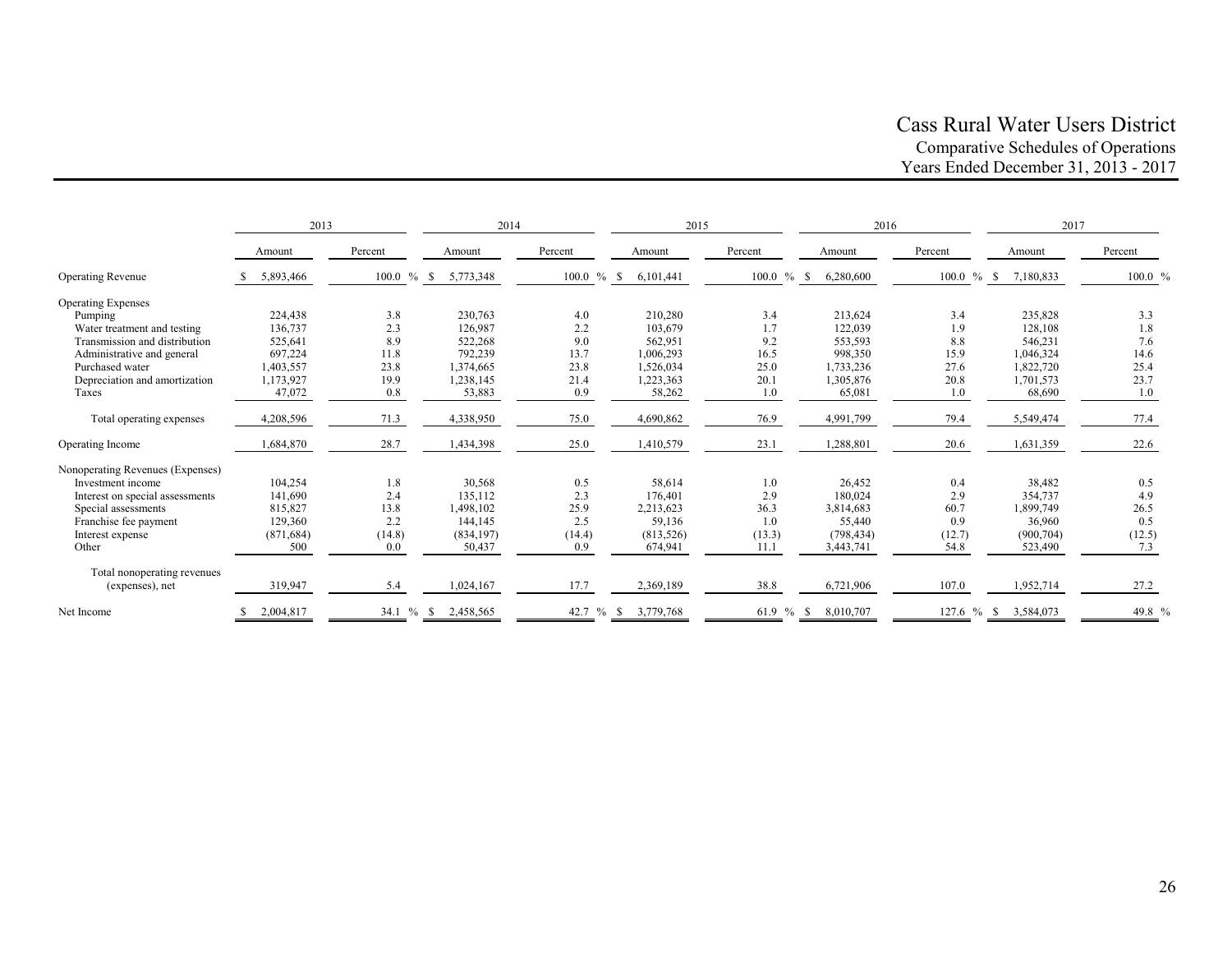

Additional Reports December 31, 2017 and 2016 Cass Rural Water Users District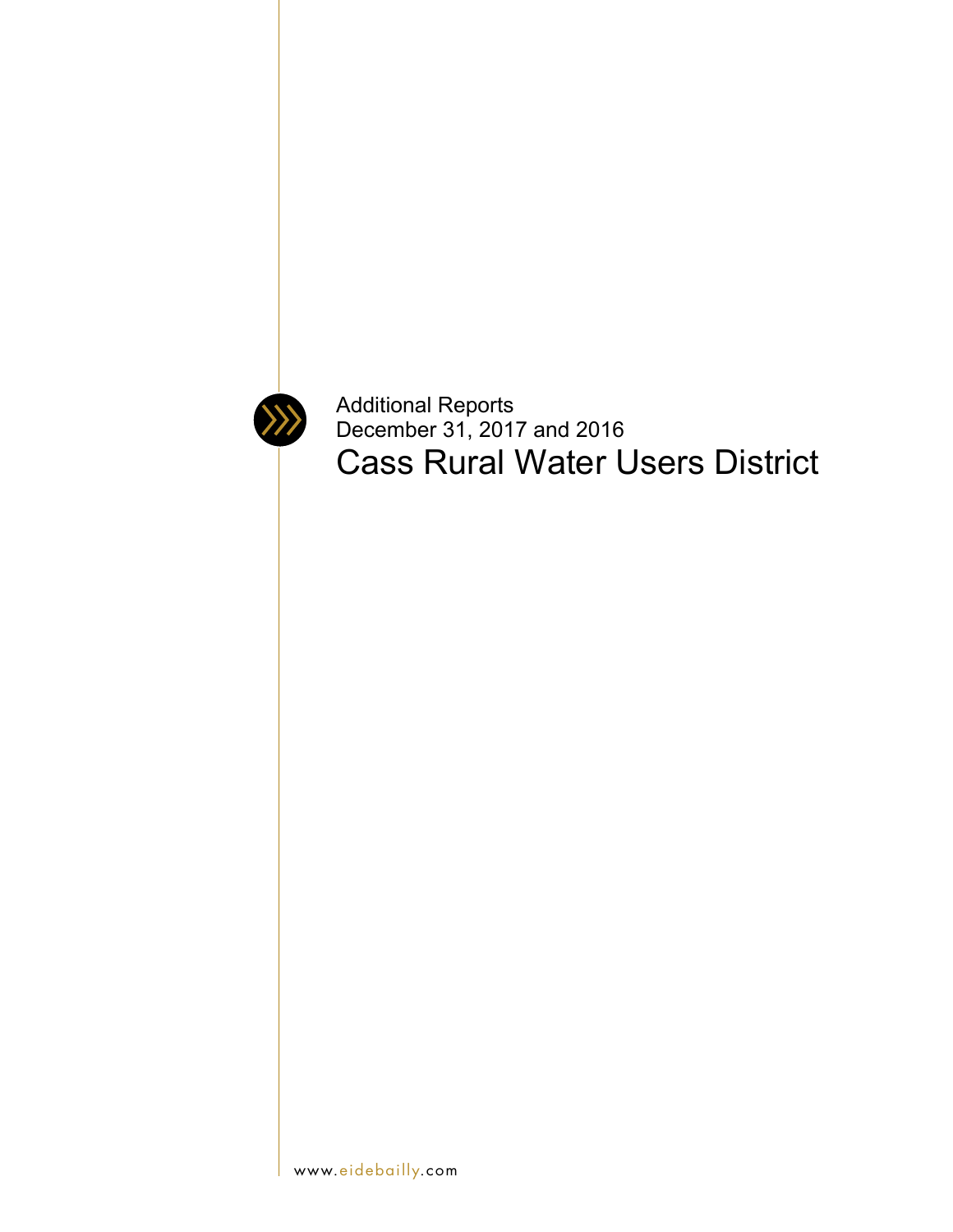

CPAs & BUSINESS ADVISORS

# **Independent Auditor's Report on Internal Control over Financial Reporting and on Compliance and Other Matters Based on an Audit of Financial Statements Performed in Accordance with Government Auditing Standards**

The Board of Directors Cass Rural Water Users District Kindred, North Dakota

We have audited, in accordance with auditing standards generally accepted in the United States of America and the standards applicable to financial audits contained in *Government Auditing Standards*, issued by the Comptroller General of the United States, the financial statements of Cass Rural Water Users District, which comprise the statement of net position as of and for the year ended December 31, 2017, and the related statements of revenues, expenses and changes in net position and cash flows for the year then ended, and the related notes to the financial statements and have issued our report thereon dated March 14, 2018.

### **Internal Control over Financial Reporting**

In planning and performing our audit of the financial statements, we considered the District's internal control over financial reporting (internal control) to determine the audit procedures that are appropriate in the circumstances for the purpose of expressing our opinions on the financial statements, but not for the purpose of expressing an opinion on the effectiveness of the District's internal control. Accordingly, we do not express an opinion on the effectiveness of the District's internal control.

Our consideration of internal control over financial reporting was for the limited purpose described in the preceding paragraph and was not designed to identify all deficiencies in internal control over financial reporting that might be material weaknesses or significant deficiencies and therefore, material weaknesses or significant deficiencies may exist that were not identified. However, as described in the accompanying schedule of findings, we identified certain deficiencies in internal control that we consider to be material weaknesses.

A *deficiency in internal control* exists when the design or operation of a control does not allow management or employees, in the normal course of performing their assigned functions, to prevent, or detect and correct, misstatements on a timely basis. A *material weakness* is a deficiency, or a combination of deficiencies, in internal control, such that there is a reasonable possibility that a material misstatement of the entity's financial statements will not be prevented, or detected and corrected on a timely basis. We consider deficiency 2017-A, 2017-B, and 2017-C described in the accompanying schedule of audit findings and questioned costs to be material weaknesses.

A *significant deficiency* is a deficiency, or a combination of deficiencies, in internal control that is less severe than a material weakness, yet important enough to merit attention by those charged with governance.

#### www. eidebailly .com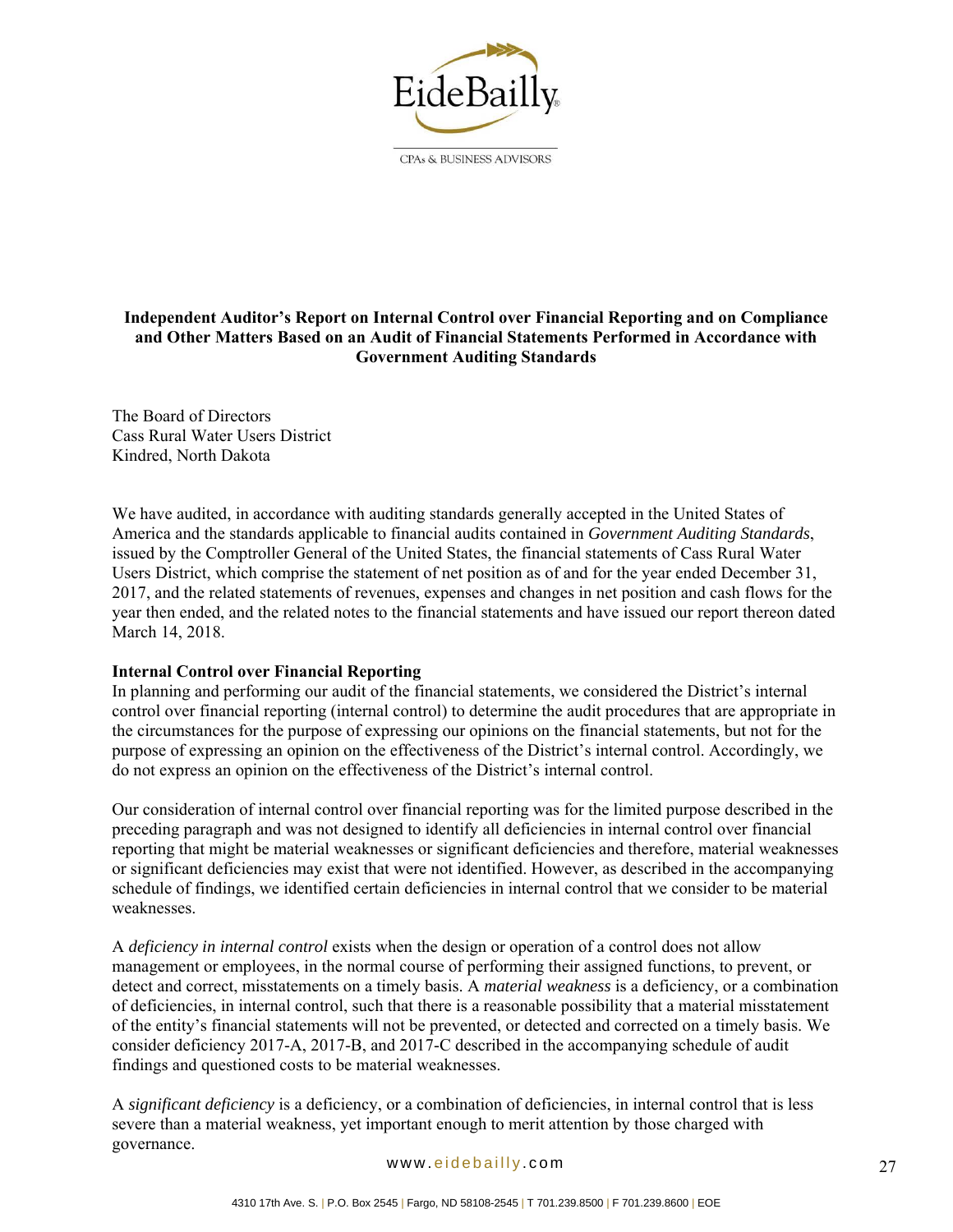#### **Compliance and Other Matters**

As part of obtaining reasonable assurance about whether the District's financial statements are free from material misstatement, we performed tests of its compliance with certain provisions of laws, regulations, contracts, and grant agreements, noncompliance with which could have a direct and material effect on the determination of financial statement amounts. However, providing an opinion on compliance with those provisions was not an objective of our audit, and accordingly, we do not express such an opinion. The results of our tests disclosed no instances of noncompliance or other matters that are required to be reported under *Government Auditing Standards*.

#### **District's Responses to Findings**

The District's responses to the findings identified in our audit are described in the corrective action plan. The District's responses were not subjected to the auditing procedures applied in the audit of the financial statements and, accordingly, we express no opinion on the responses.

#### **Purpose of this Report**

The purpose of this report is solely to describe the scope of our testing of internal control and compliance and the results of that testing, and not to provide an opinion on the effectiveness of the entity's internal control or on compliance. This report is an integral part of an audit performed in accordance with *Government Auditing Standards* in considering the entity's internal control and compliance. Accordingly, this communication is not suitable for any other purpose.

Gade Sailly LLP

Fargo, North Dakota March 14, 2018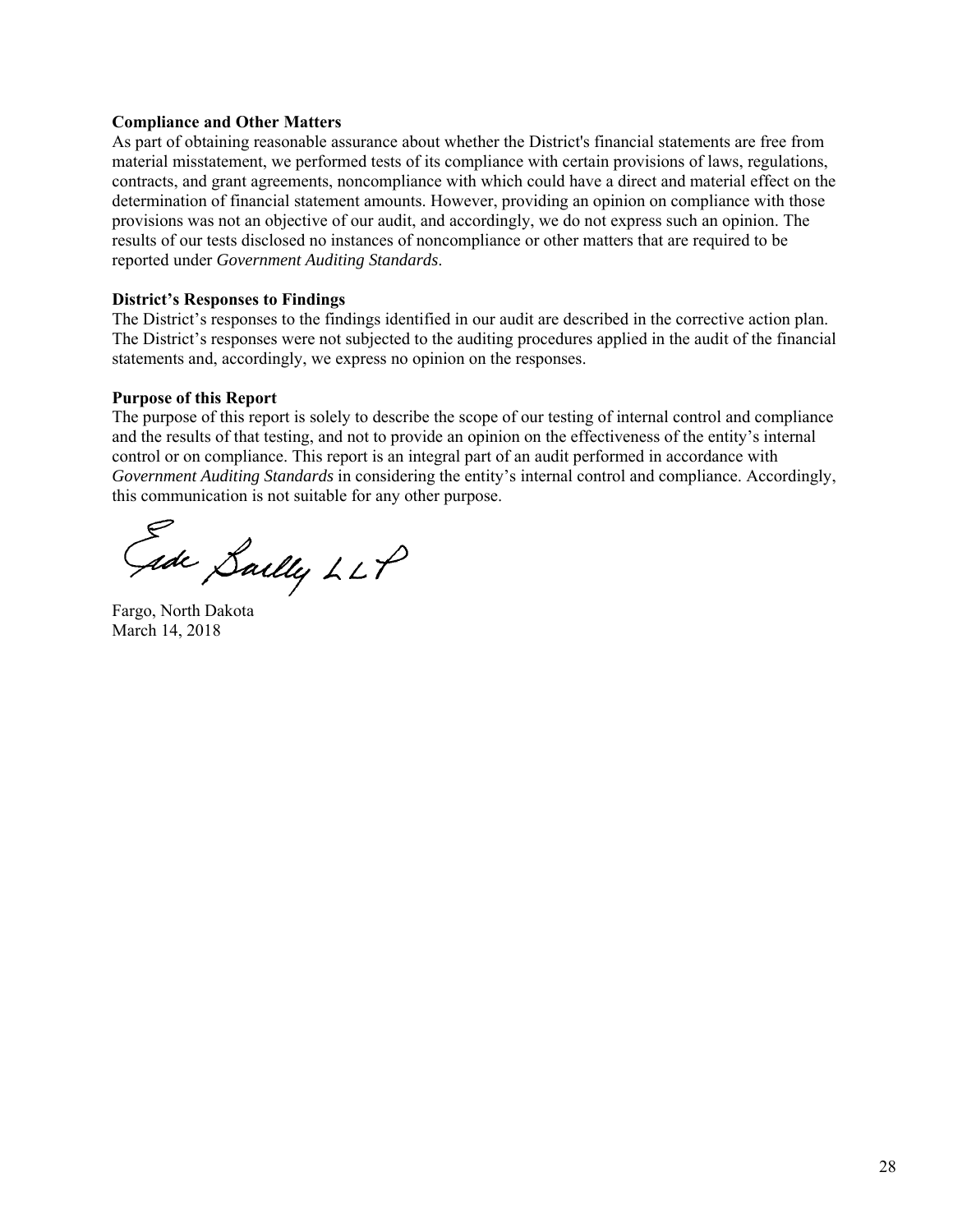# **Section II – Financial Statement Findings**

### **Material Weakness**

# **2017-A Segregation of Duties**

*Criteria*: A good system of internal accounting control requires an adequate segregation of duties so that no one individual has incompatible responsibilities. No one person should have more than one duty relating to the authorization (approval), custody of checks (check signers), record keeping and reconciliation functions.

*Condition*: The District has a lack of segregation of duties due to a limited number of office personnel.

*Cause*: There is a limited amount of office employees involved in the internal control process.

*Effect*: Inadequate segregation of duties could adversely affect the District's ability to detect misstatements in amounts that would be material in relation to the financial statements in a timely period by employees in the normal course of performing their assigned functions.

*Recommendation*: While we recognize that your office staff may not be large enough to permit complete segregation of duties in all material respects for an effective system of internal control, the functions should be reviewed to determine if additional segregation of duties is feasible and to improve the efficiency and effectiveness of financial management and financial statement accuracy for the District. Segregation of authorization, custody of assets, record keeping and reconciliation functions would assist in mitigating the risk of fraud or misstatements to the financial statements.

*Views of Responsible Officials*: There is no disagreement with the finding.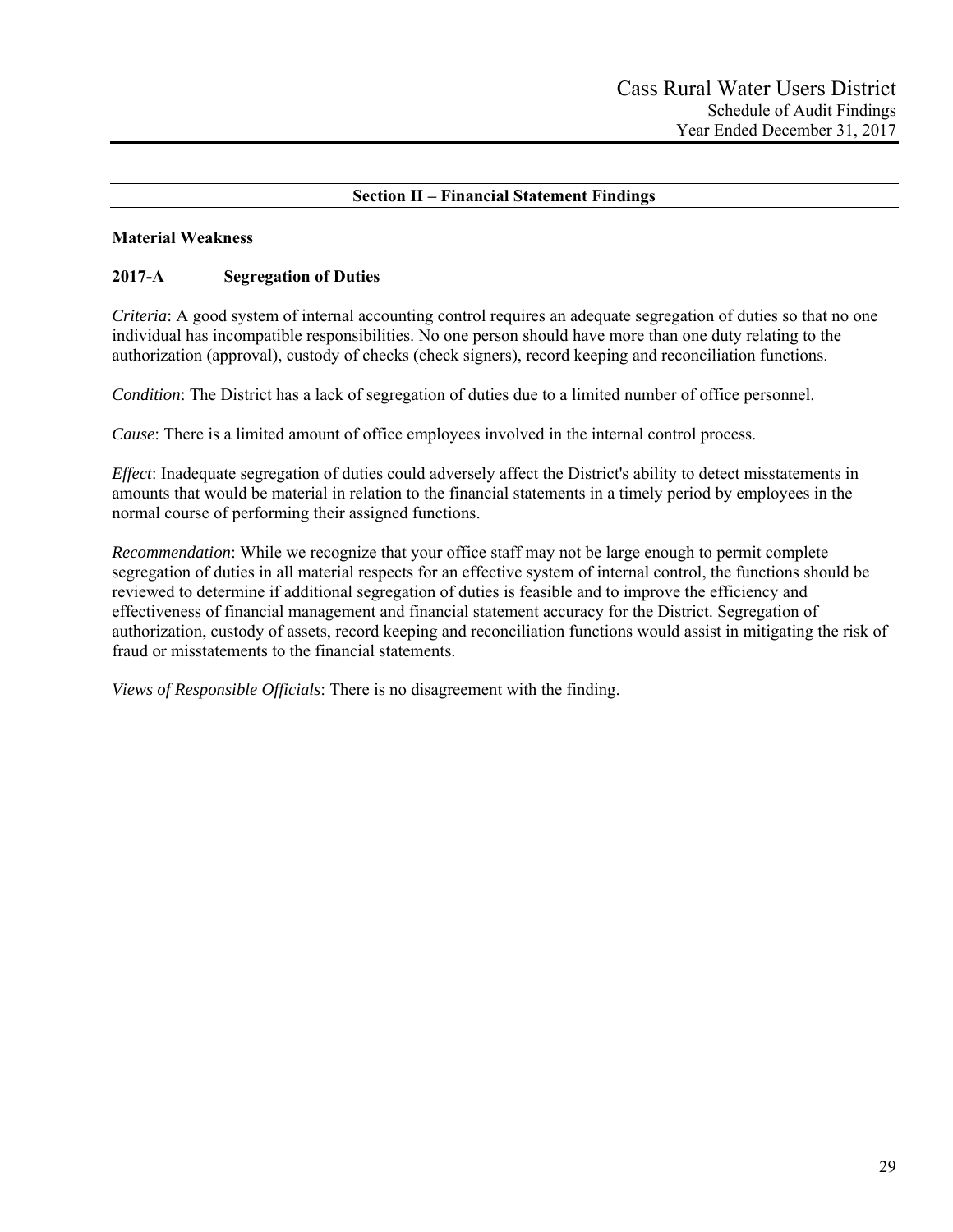# **Material Weakness**

# **2017-B Material Journal Entries**

*Criteria*: A good system of internal accounting control contemplates an adequate system for recording and processing entries material to the financial statements.

*Condition*: During the course of our engagement, we proposed material audit adjustments that would not have been identified as a result of the District's existing internal controls, and therefore could have resulted in a material misstatement of the District's financial statements.

*Cause*: District personnel do not have adequate training to apply U.S. generally accepted accounting principles internally.

*Effect*: Inadequate controls could adversely affect the District's ability to detect misstatements in amounts that would be material in relation to the financial statements.

*Recommendation*: While we recognize that your office staff is limited, it is important that you be aware of this condition. In situations like this, management's close supervision and review of accounting information is the best means of preventing and detecting errors and irregularities.

*Views of Responsible Officials*: There is no disagreement with the finding.